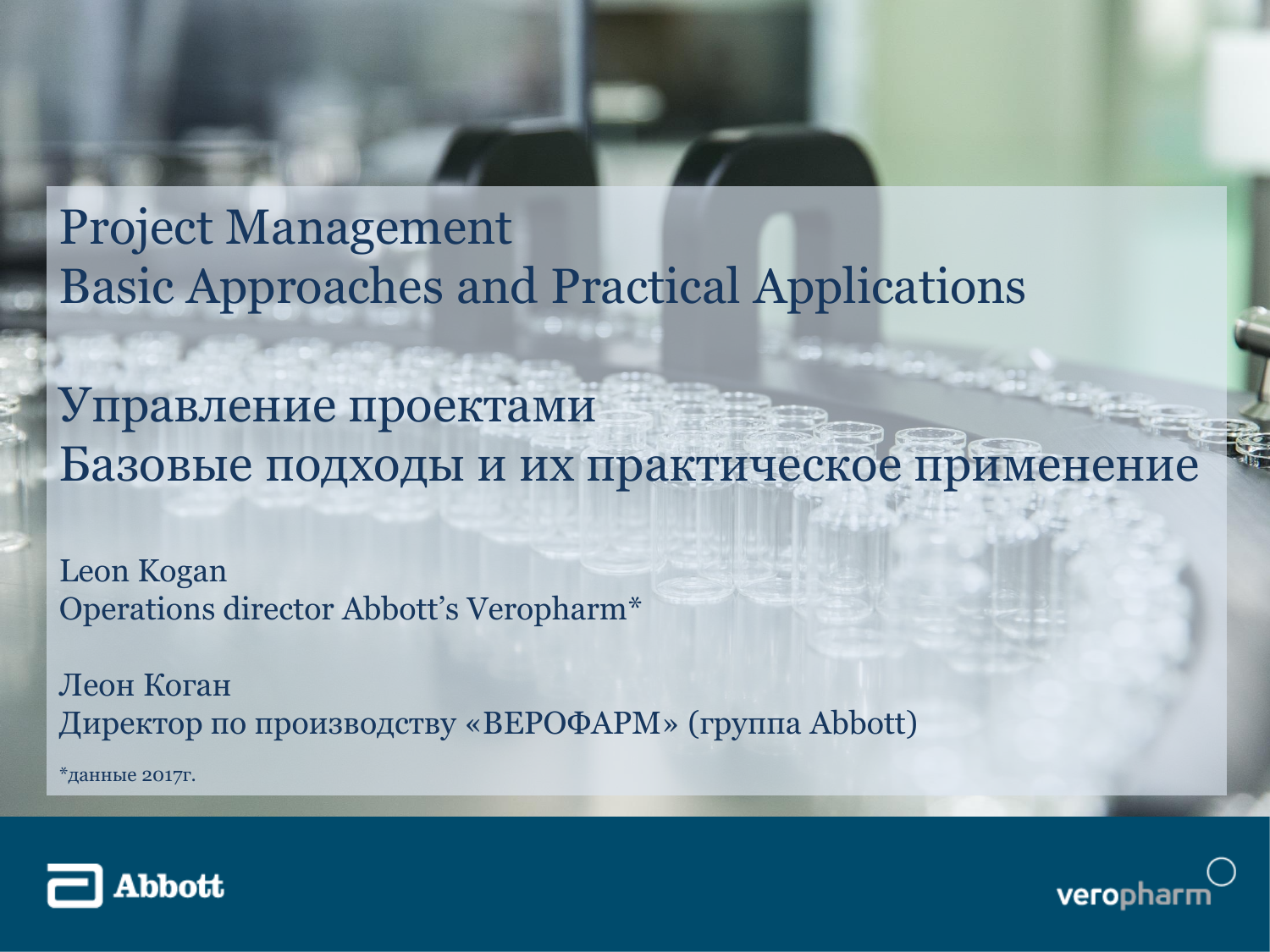# What is project?

- Building a bridge?
- Filming a movie?
- Planning a wedding?
- Raising a kid?
- Cooking a dinner?
- Climbing the mountain?
- Running a department?





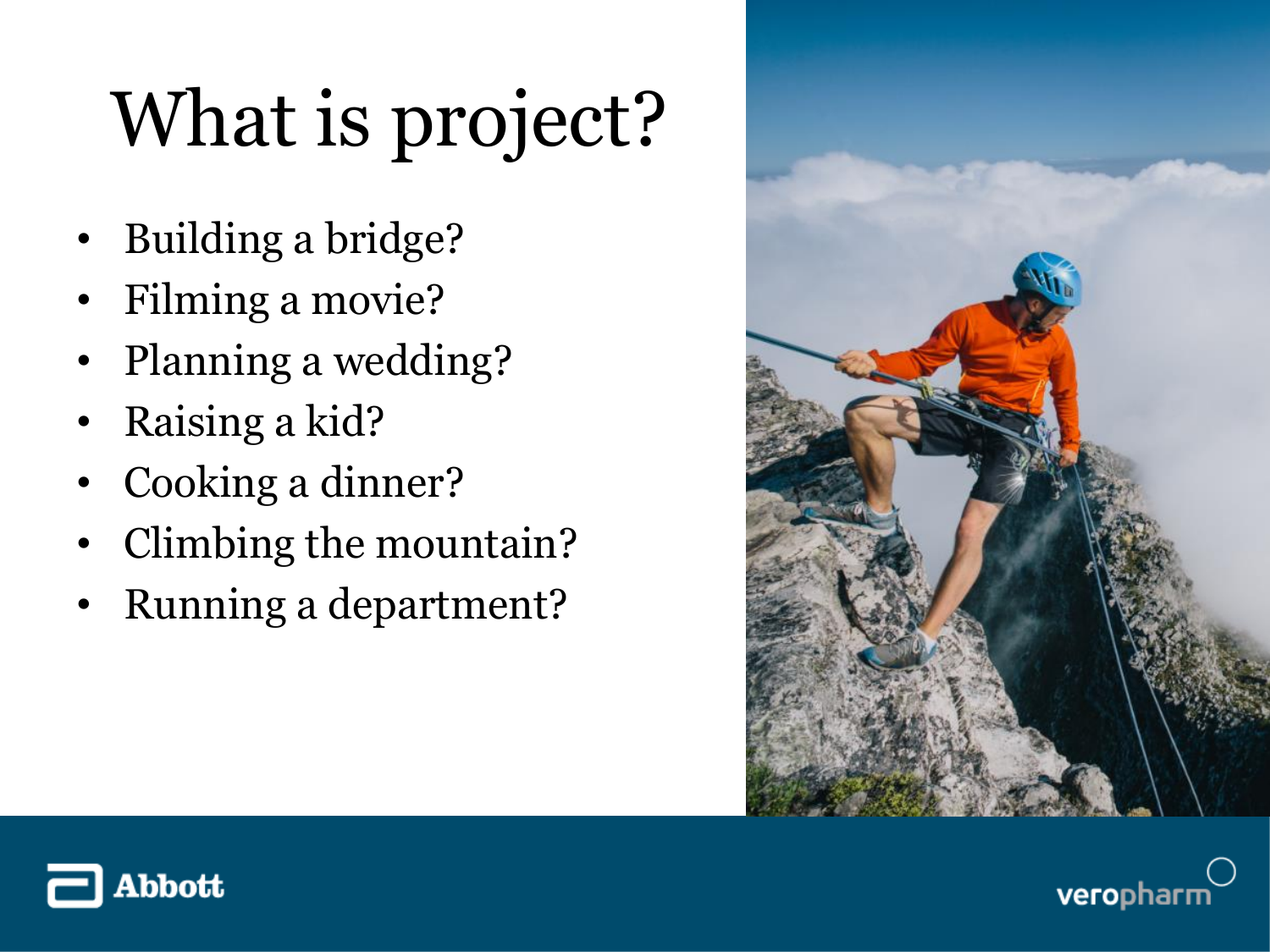## Project phases

- I. Project planning *(hopes, assumptions, dreams, commitments, promises, begging, etc.)*
- II. Project execution *(facing tough reality, begging, hypocrisy, fights, parties, etc.)*
- III. Project completion *(lessons learned, rewards, punishments, credits, disappointments, etc.)*



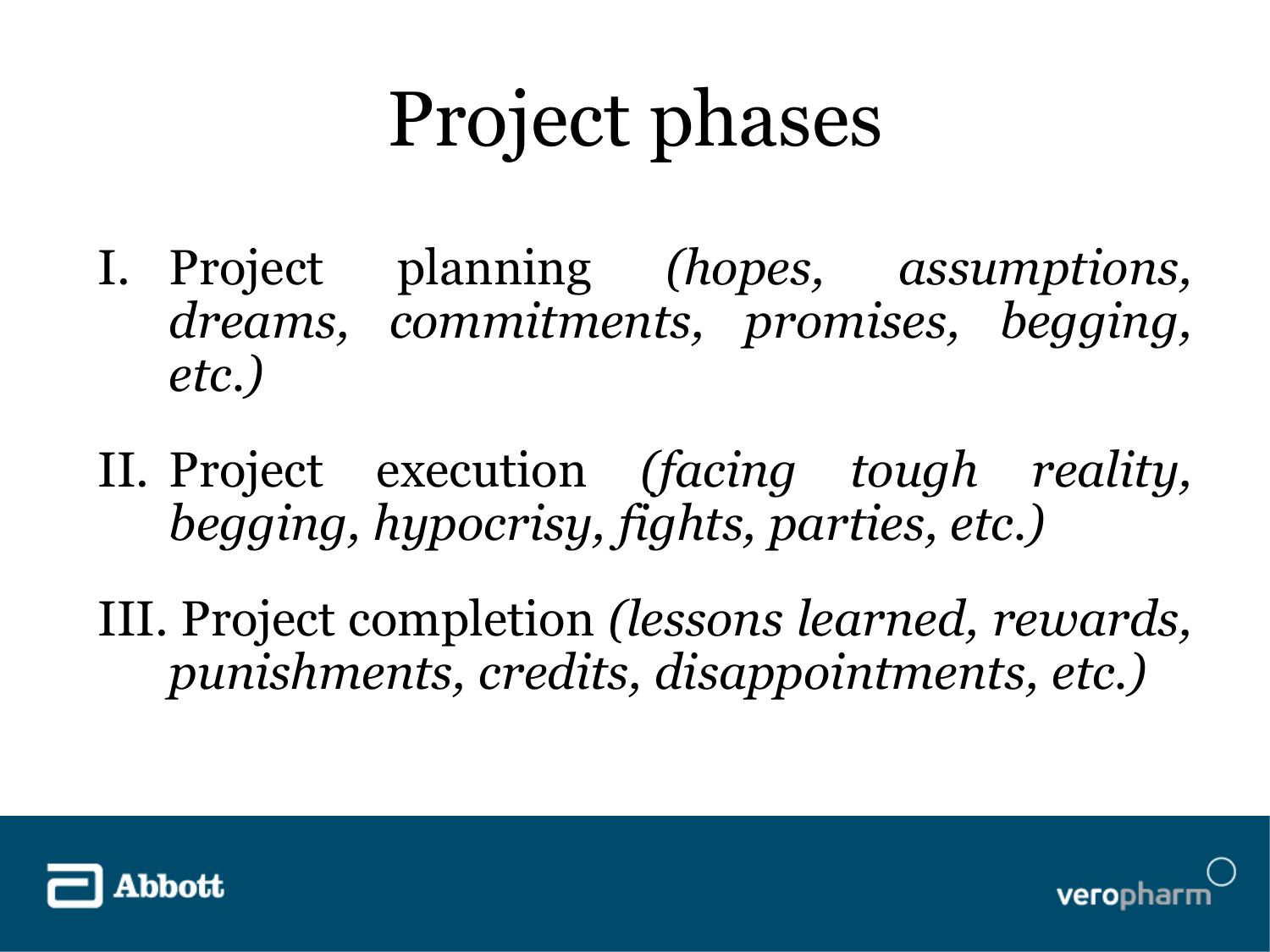

#### Project planning Phase I



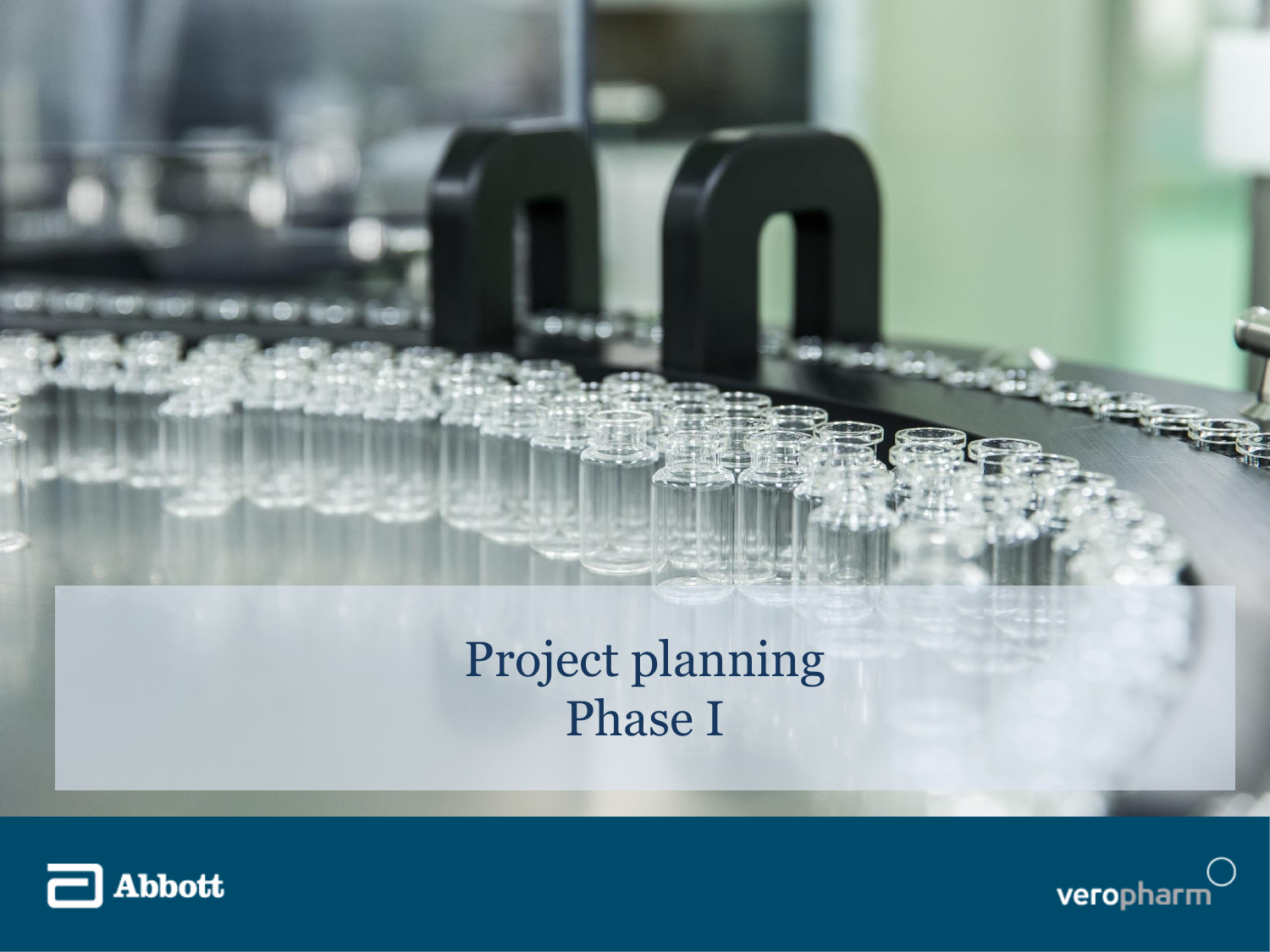## Key project defining characteristics

- **Duration:** well defined timeline start and finish
- **Budget:** How much money one needs to complete the project **successfully**
- **Resources:** How many people will take to complete the project **successfully**



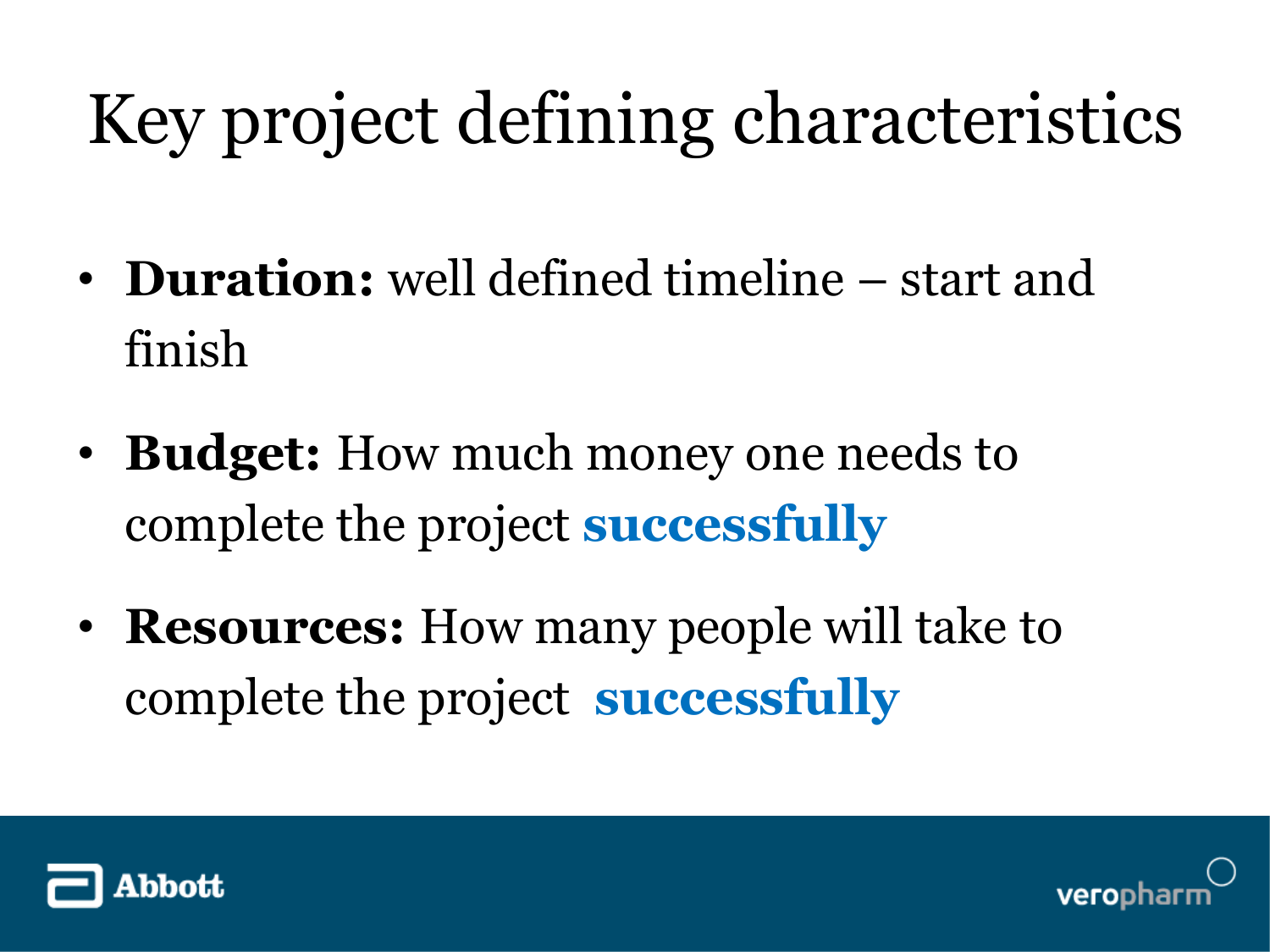## Is it all? What else do we need?

- What if someone comes and says: "I don't think you've done enough!"
	- It means we need to have a **project scope**
	- It means well defined **project boundaries**
- What is someone (your boss or his counterparty) says: "Your project is a failure!"
	- It means we need **success criteria**
	- It means we need to have a well defined statement that speaks to what will signify the **successful completion of the project**



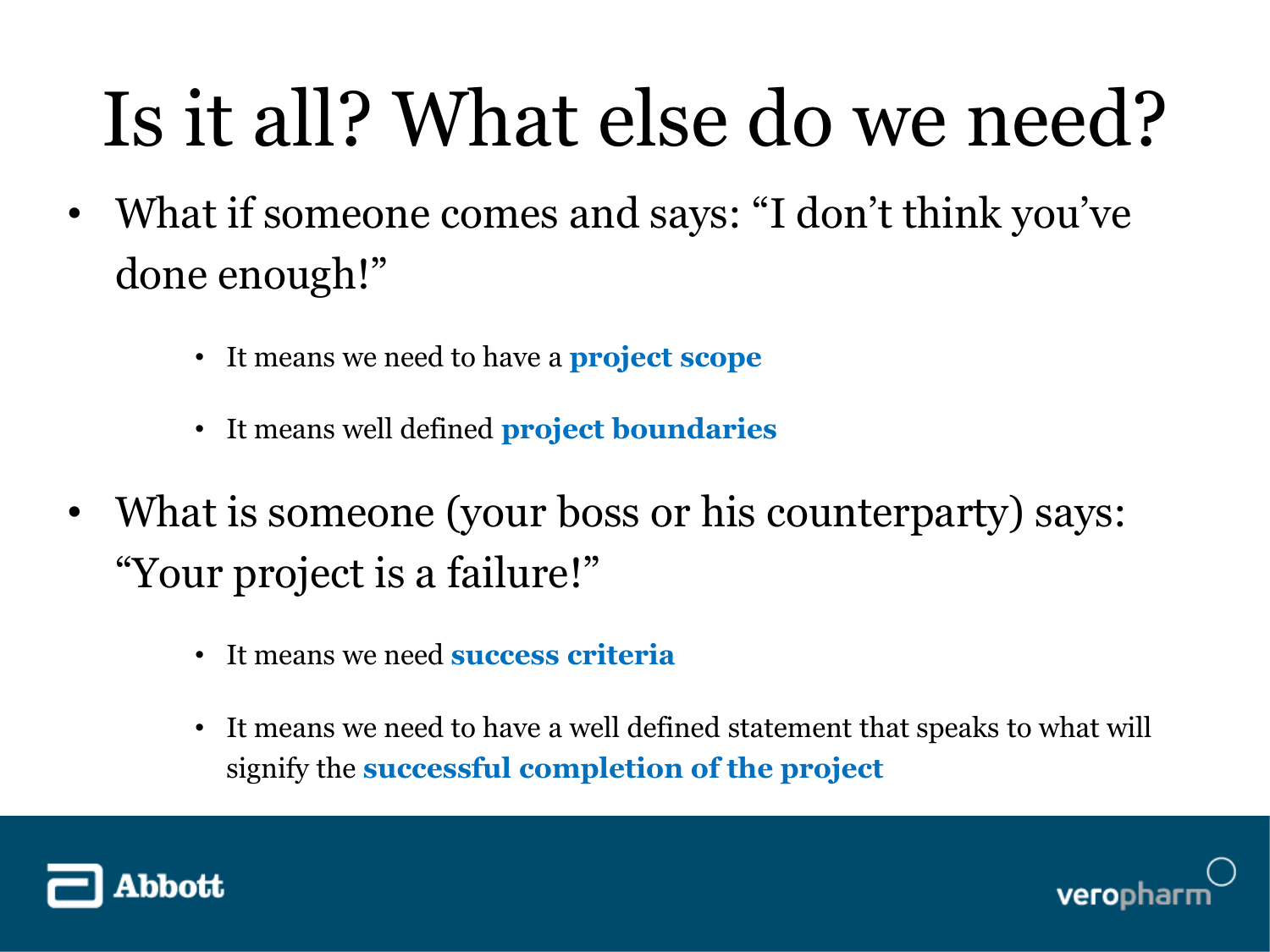## Project duration time and budget – how to establish?

- For each project:
	- Team of SMEs (subject matter expert)s you ask all the right questions only if you describe the project goal clearly
	- Input from all functions
- Each one of them will tell you:
	- What it will take for their respective function to complete their respective tasks
	- That will yield the **Project plan**
	- Project plan will yield **Project schedule, budget and resources needed**



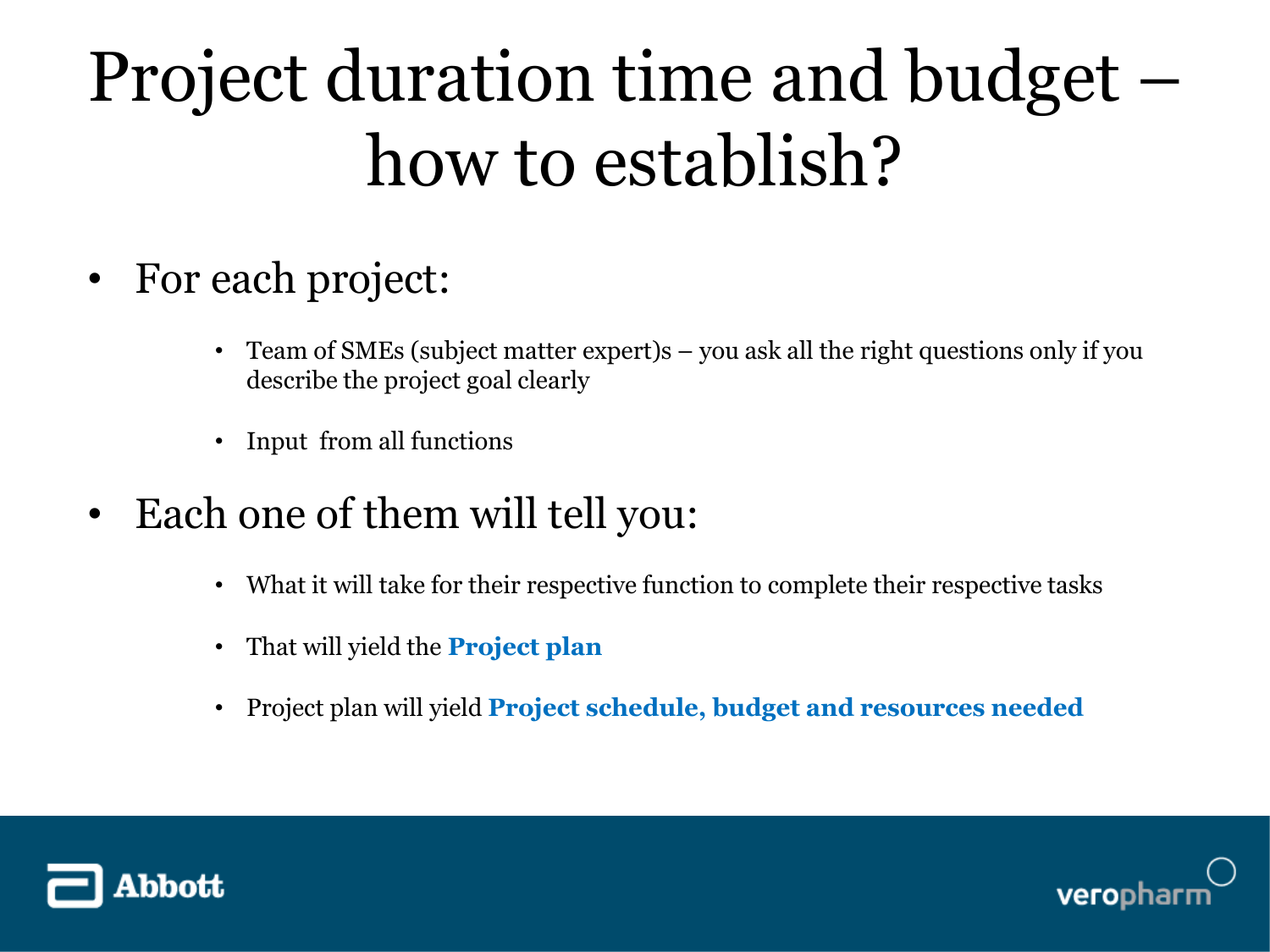## Project plan – what, who and how

Project plan – document that describes how each function, that represents the project team, by working collaboratively, will accomplish their respective tasks to bring the project to a successful completion.

#### How do we get the project team?

- Solicitation (begging) going to each functional team lead and ask for the person to represent his/her function.
- Normally same people from project to project

Once the team is formed, what do we need?

• Right – the team building session!



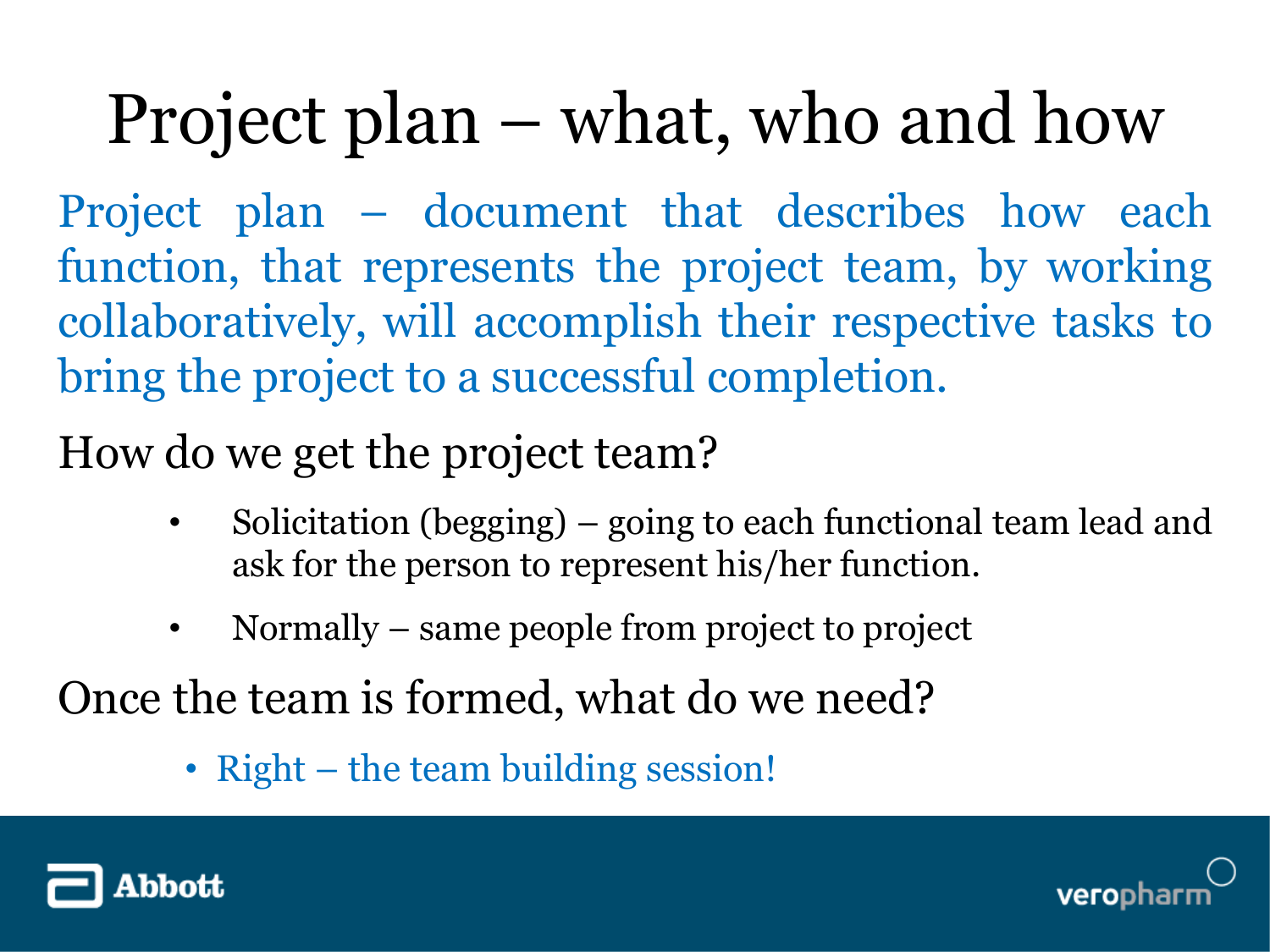#### Project plan – what, who and how (cont.)

- Project team defines the project scope, timeline, budget and resources
- In pharma "Change Request" is a trigger
- 360 degrees evaluation of a project
- Sequence of events
- Duration of events
- Tools for events (tasks) execution equipment, raw materials, services, etc.
- Key milestones
- Resources required for each task
- Each tool & resource cost money = project budget (+20% contingency). Planned based on assumptions and previous experiences



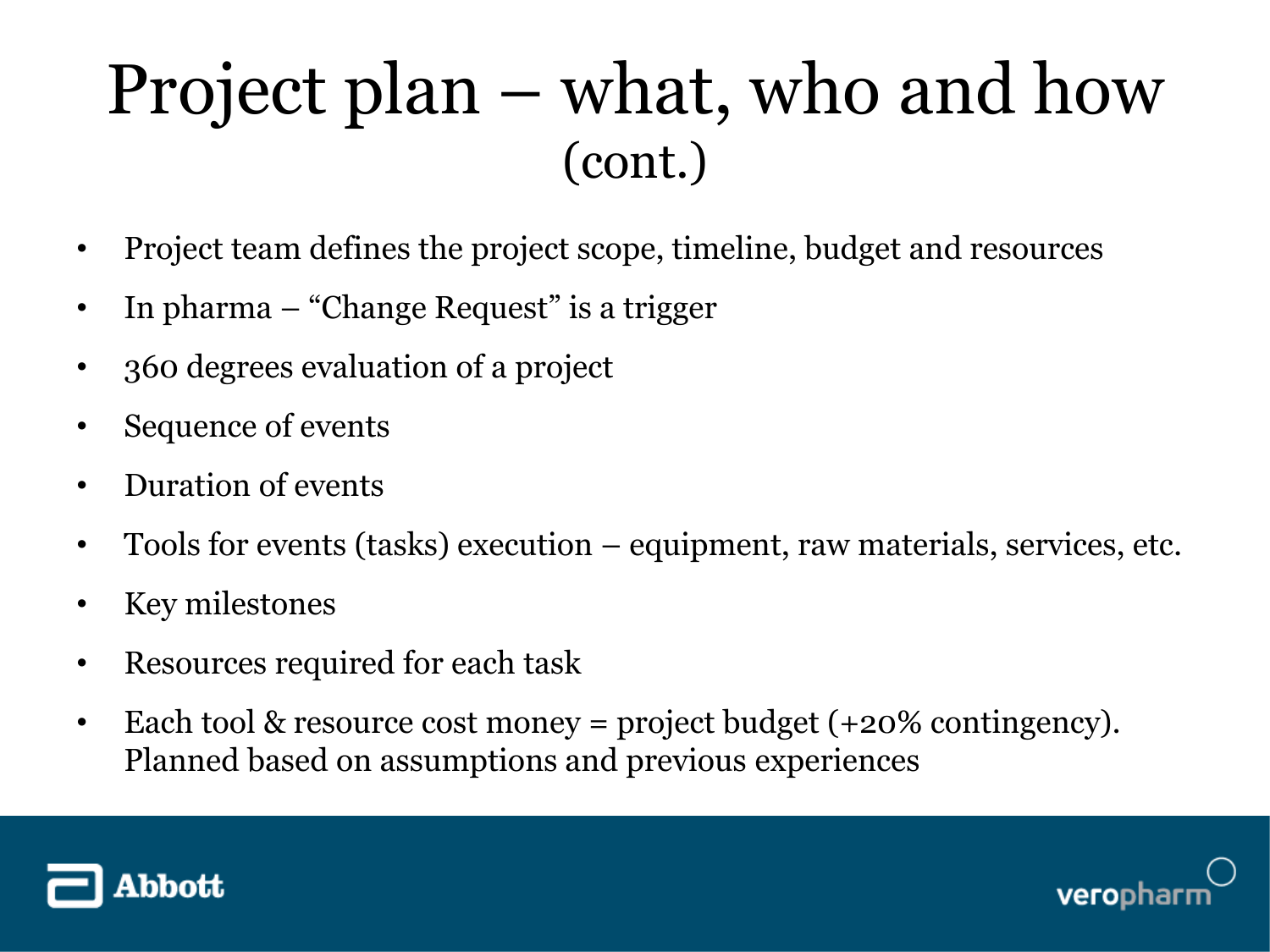## Project planning - governance





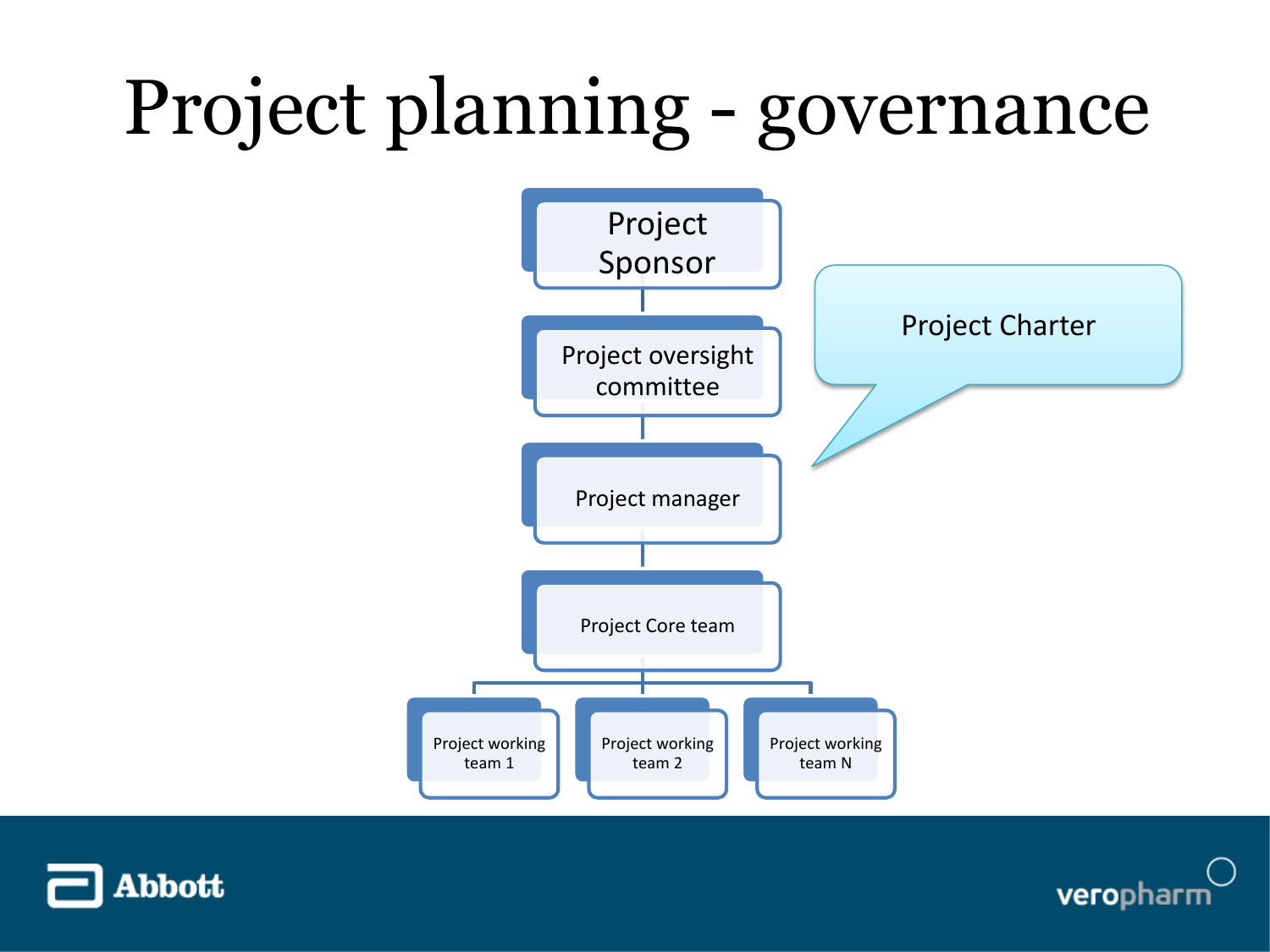### Project communication structure





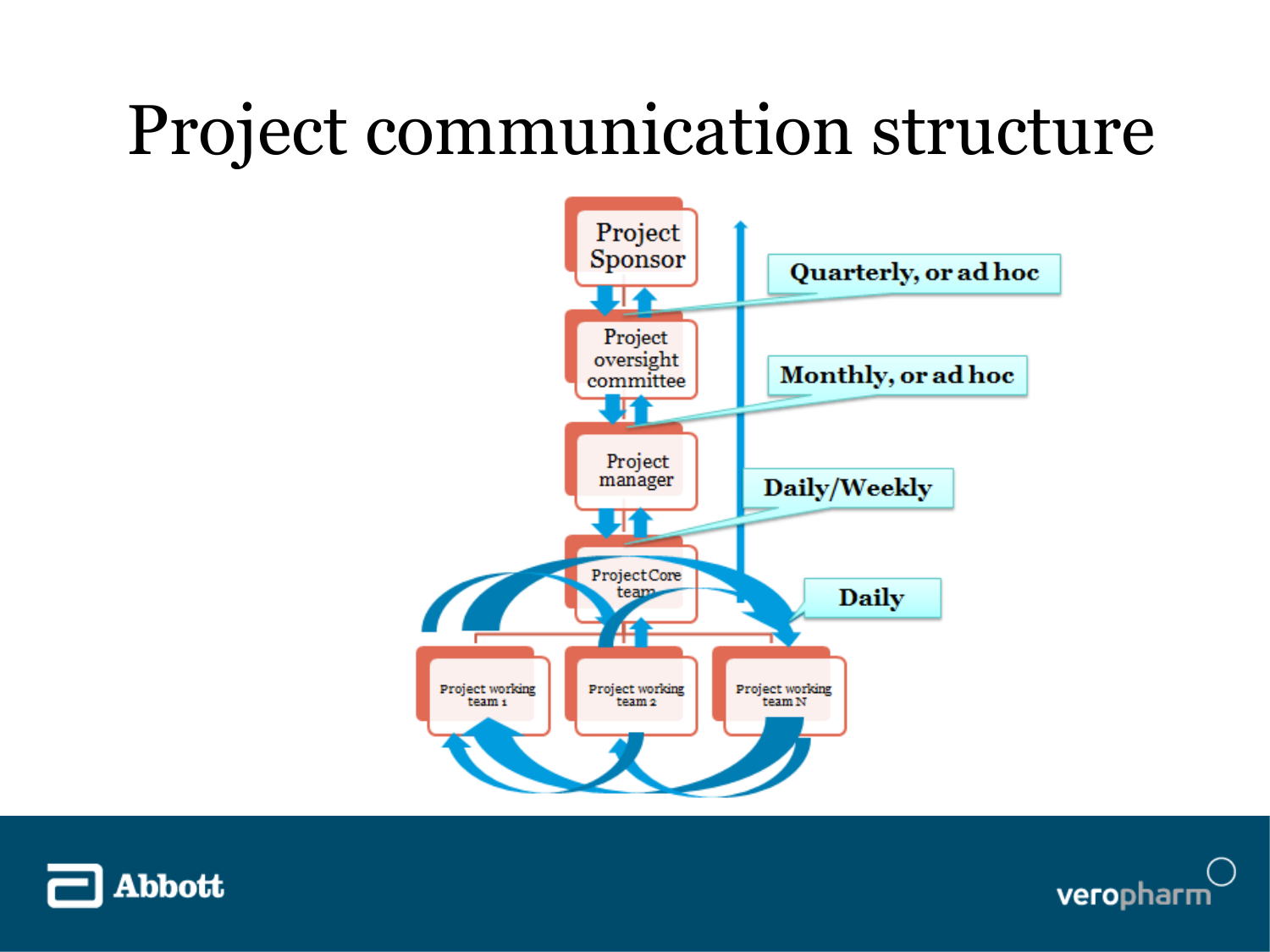## Project plan – content (may vary)

- 1. Scope
- 2. Background/Justification for Project
- 3. Goals and Objectives
- 4. Required Deliverables
- 5. Assumptions
- 6. Major Activities
- 7. Proposed Project Timeline
- 8. Resources
- 9. Costs/Budget
- 10. Risks and Issues
- 11. Operating Plan



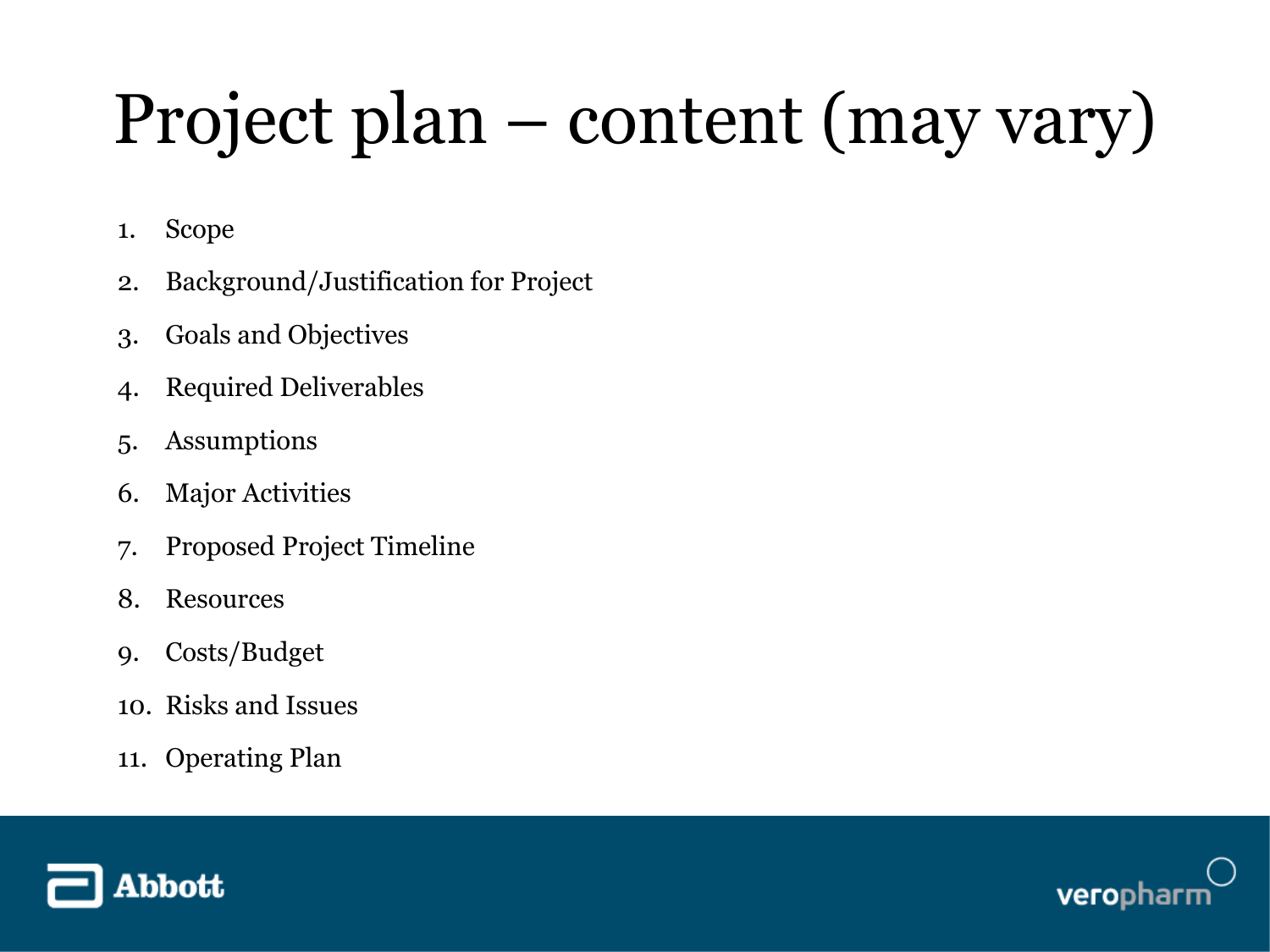## Project schedule – part of the project plan

- Can be done in MS Word, Excel, or in MS Project (Decent and Sufficient), or other more complex applications (Primavera, etc.)
- Dissection of the entire project to miniscule tasks at various levels
- Assigning resources and durations to each task and sub-task
- Establishing interdependencies
- Optimizing durations and resource loadings
- Establishing critical path
- Establishing the baseline
- Approval by all functions (in writing)
- Placing on the shared drive



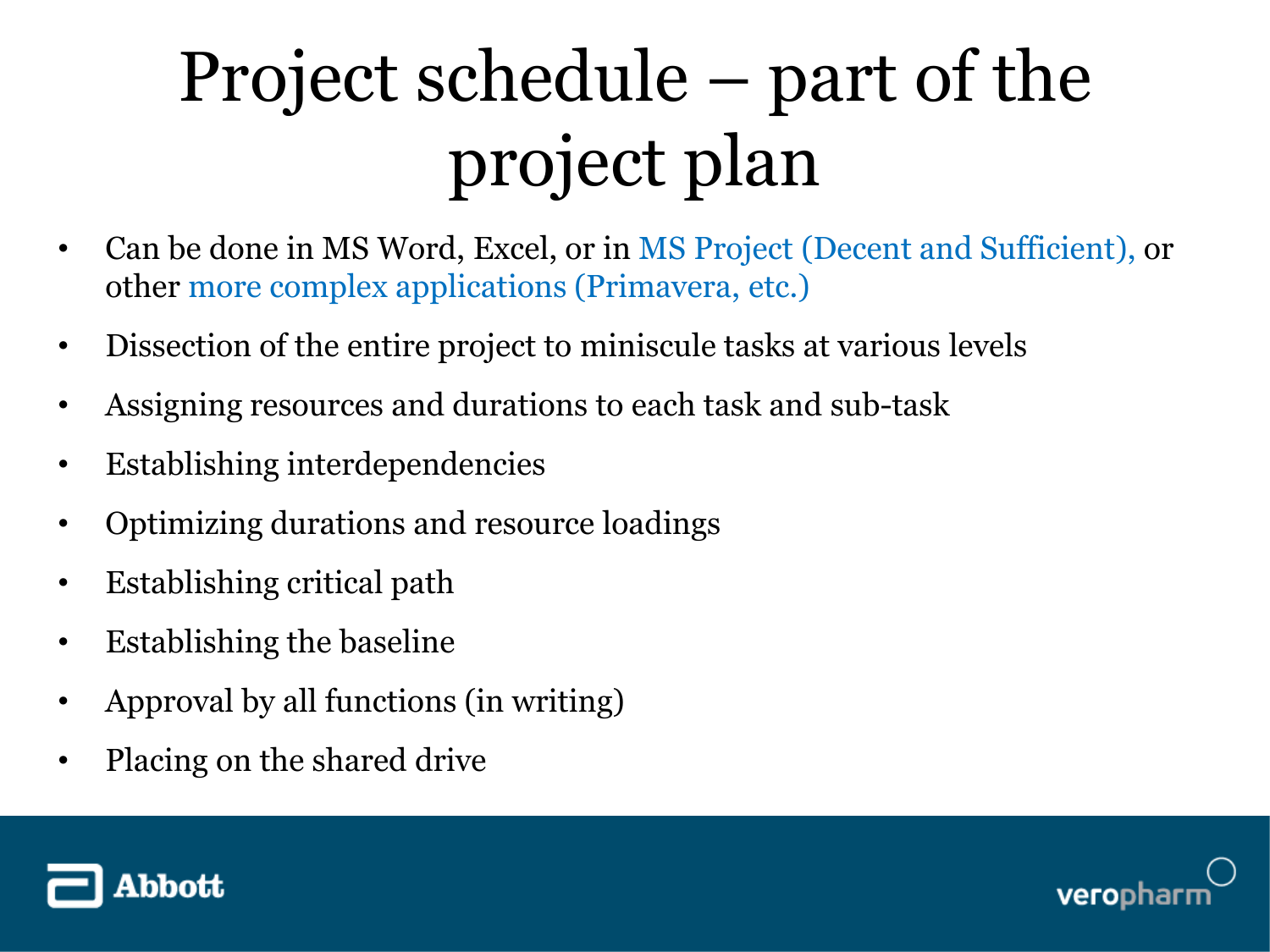### Project schedule sample

| Ид.          |              | <b>Task Name</b>                                                                | Длительность | Hanam                                                                  |  | Okurvanne   Пред   Capital Cost                       |               |          |     |                             |                             |                               |               |                     |             |
|--------------|--------------|---------------------------------------------------------------------------------|--------------|------------------------------------------------------------------------|--|-------------------------------------------------------|---------------|----------|-----|-----------------------------|-----------------------------|-------------------------------|---------------|---------------------|-------------|
|              |              |                                                                                 |              |                                                                        |  |                                                       |               | 2008     |     |                             | 2009                        |                               | 2010          |                     | 2011        |
|              |              |                                                                                 |              |                                                                        |  |                                                       | 2-e nonyropre |          |     | 1-е полугодие 2-е полугодие | 1-е полугодие 2-е полугодие |                               | 1-е полугодие | 2-е полугорие       | 1-e nonyn   |
|              |              |                                                                                 |              |                                                                        |  |                                                       | $KB.3$ $KB.4$ |          |     | KB 1 KB 2 KB 3 KB 4         |                             | KB. 1   KB. 2   KB. 3   KB. 4 |               | KB 1 KB 2 KB 3 KB 4 | <b>KB.1</b> |
| $\mathbf{z}$ |              | Activities at Inspection/labeling/packaging site                                |              | 673 двей? Ср. 08.08.07 Пт 05.03.10                                     |  | \$0,00                                                |               |          |     |                             |                             |                               |               |                     |             |
| 23           | <b>HE</b>    | Identification of the temp cold room storage supplier<br>(not Havant)           |              | 8 дней? Ср.08.08.07 Пт 17.08.07                                        |  | \$0,00                                                | <b>g</b> kie  |          |     |                             |                             |                               |               |                     |             |
| 24           | ۰            | Procurement and installation of the temp cold room                              |              | 30 дней Пн 31.12.07 Пт 08.02.08 23;4                                   |  | \$100 000,00                                          |               |          | kle |                             |                             |                               |               |                     |             |
| 25           | ۰            | Qualification of the temp cold room                                             |              | 30 дней Пн 11.02.08 Пт 21.03.08 24                                     |  | \$50 000,00                                           |               |          | kie |                             |                             |                               |               |                     |             |
| 26           | ۰            | <b>Building construction</b>                                                    |              |                                                                        |  | 280 дней Пн 11.02.08 Пт 06.03.09 1524 \$10 000 000,00 |               |          |     |                             | , de                        |                               |               |                     |             |
| 27           |              | Facility qualification                                                          |              | 40 дней ПН 09.03.09 Пт 01.05.09 26                                     |  | \$100 000,00                                          |               |          |     |                             | .de                         |                               |               |                     |             |
| 28           |              | Facility inspection and permits                                                 |              | 40 дней ПН 04.05.09 Пт 26.06.09 27                                     |  | \$20 000,00                                           |               |          |     |                             |                             | ide                           |               |                     |             |
| 29           | ٥            | Cold room storage construction                                                  |              | 180 дней Пн 31.12.07 Пт 05.09.08 4                                     |  | \$0,00                                                |               |          |     | kle                         |                             |                               |               |                     |             |
| 30           | ۰            | Cold roomstorage qualification                                                  |              | 30 дней Пн 08.09.08 Пт 17.10.08 29                                     |  | \$0,00                                                |               |          |     | kie                         |                             |                               |               |                     |             |
| 31           | ۰            | Procure packaging and labeling equipment                                        |              | 5 дней Пн 31.12.07 Пт 04.01.08 4                                       |  | \$6 000 000,00                                        |               | .ue      |     |                             |                             |                               |               |                     |             |
| 32           | o            | Equipment fabrication                                                           |              | 180 дней Пн 07.01.08 Пт 12.09.08 31                                    |  | \$0,00                                                |               |          |     | kie<br>. He                 |                             |                               |               |                     |             |
| 33           | 0            | FAT                                                                             |              | 15 дней Пн 15.09.08 Пт 03.10.08 32                                     |  | \$20 000,00                                           |               |          |     |                             |                             |                               |               |                     |             |
| 34           |              | SAT                                                                             |              | 20 дней Пн 29.06.09 Пт 24.07.09 33:28                                  |  | \$20 000,00                                           |               |          |     |                             |                             | kle                           |               |                     |             |
| 35<br>36     |              | Equipment qualification<br>Visual inspection process requirements issued to PA. |              | 40 дней Пн 27.07.09 Пт 18.09.09 34<br>5 дней ПН 01.10.07 Пт 05.10.07 5 |  | \$0,00                                                | , dikawa      |          |     |                             |                             |                               |               |                     |             |
| 37           |              | VI Process established                                                          |              | 20 дней Пн 08.10.07 Пт 02.11.07 36                                     |  | \$0,00<br>\$0,00                                      |               | ,Chikawa |     |                             |                             |                               |               |                     |             |
| 38           |              | VI process trials                                                               |              | 15 дней Пн 05.11.07 Пт 23.11.07 37                                     |  | \$0,00                                                |               | Ohkawa   |     |                             |                             |                               |               |                     |             |
| 39           |              | VI process qualification                                                        |              | 15 дней Пн 26.11.07 Пт 14.12.07 38                                     |  | \$0,00                                                |               | Ohkawa   |     |                             |                             |                               |               |                     |             |
| 40           | <b>HIE</b>   | Launch batches inspected, tested, released                                      |              | 120 дней Пн 21.09.09 Пт 05.03.10 35,72                                 |  | \$0,00                                                |               |          |     |                             |                             |                               |               |                     |             |
| 41           | <b>THE</b>   | Lamch                                                                           |              | 0 дней Пт 05.03.10 Пт 05.03.10 40                                      |  | \$0,00                                                |               |          |     |                             |                             |                               | 05.03         |                     |             |
| 42           |              | <b>Activities at Pearl River</b>                                                |              | 1151 двей? Ср 08.08.07 Ср 04.01.12                                     |  | \$0,00                                                |               |          |     |                             |                             |                               |               |                     |             |
| 43           |              | <b>Existing process assessment</b>                                              |              | ЗДНЕЙ СО 08.08.07 Пт 10.08.07                                          |  | 50,00                                                 |               |          |     |                             |                             |                               |               |                     |             |
| 44           |              | Process and equipment modifications                                             |              | 236 двей? Пт 24.08.07 Пт 18.07.08                                      |  | \$0,00                                                |               |          |     |                             |                             |                               |               |                     |             |
| 45           | $\mathscr Q$ | Conduct a study on defining the FM contamination                                |              | 102 дней Пт 24.08.07 Пн 14.01.08                                       |  | \$0,00                                                |               |          |     |                             |                             |                               |               |                     |             |
|              |              | saute                                                                           |              |                                                                        |  |                                                       |               |          |     |                             |                             |                               |               |                     |             |



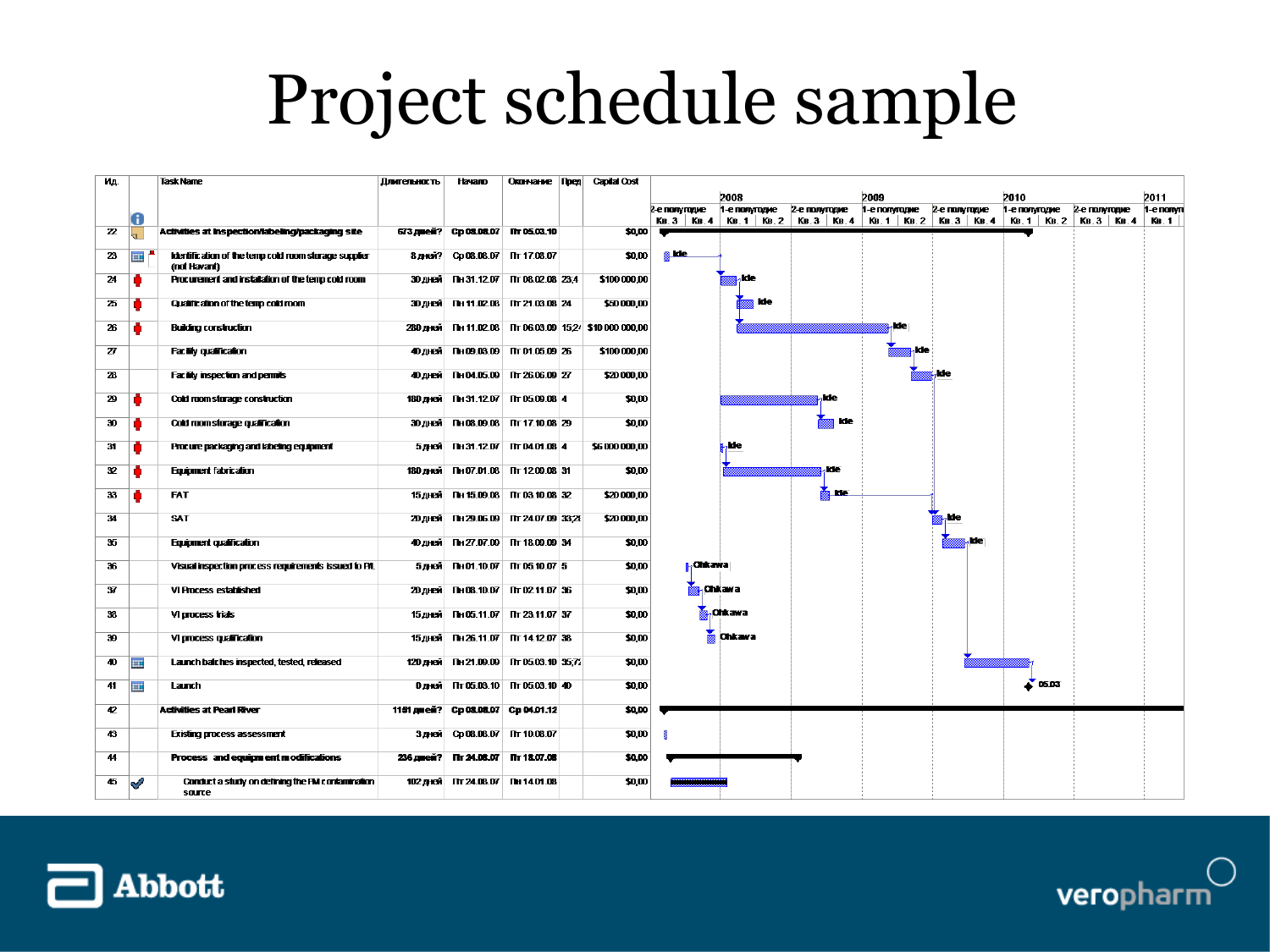## Project schedule – resource planning





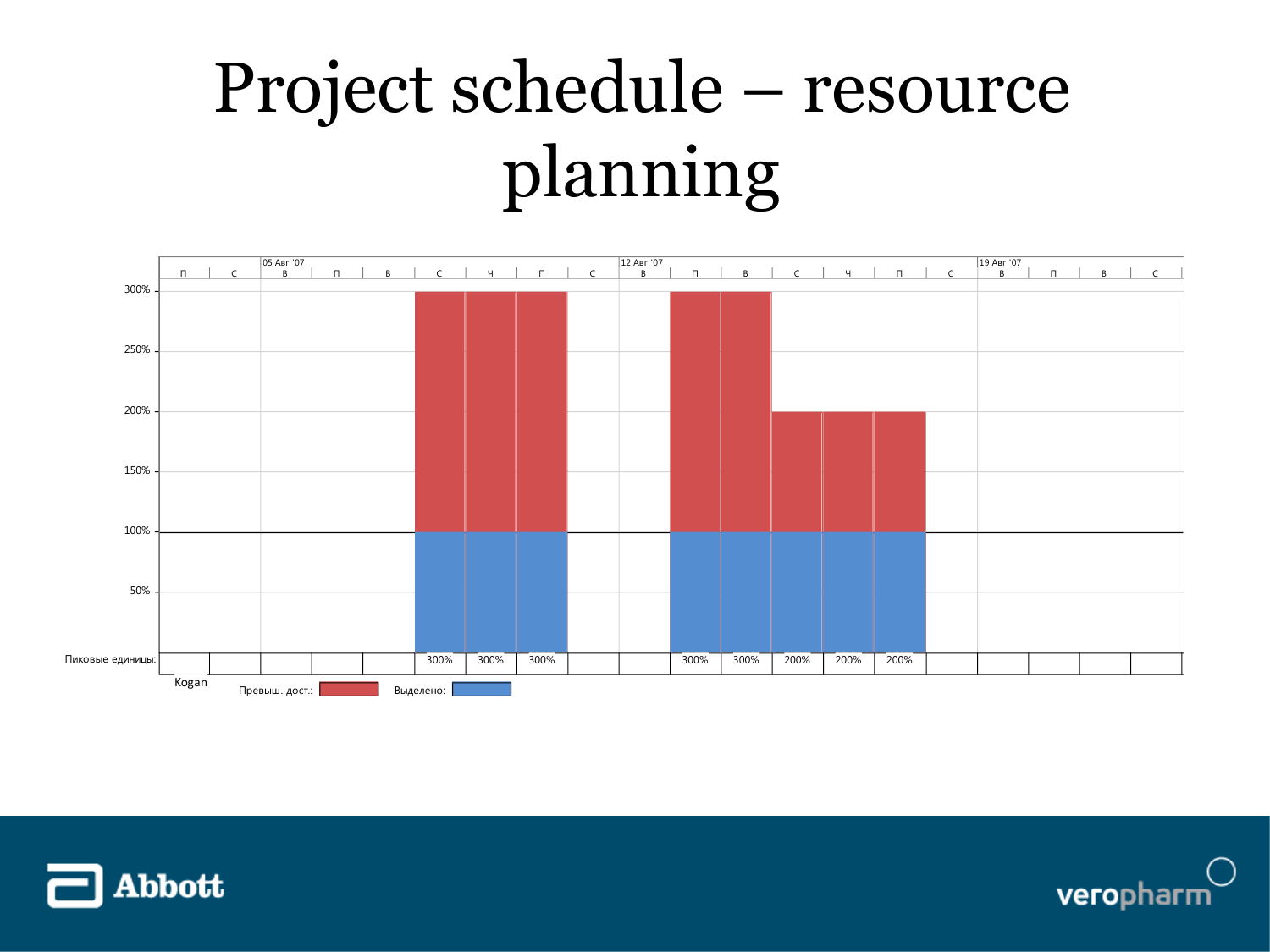### Project schedule – critical path

| Ид |           | <b>Task Name</b>                                   | Длительность | <b>Havano</b>                        | Окончание Пред | <b>Capital Cost</b>                                    |       |                |                 |               |                       |                |               |
|----|-----------|----------------------------------------------------|--------------|--------------------------------------|----------------|--------------------------------------------------------|-------|----------------|-----------------|---------------|-----------------------|----------------|---------------|
|    |           |                                                    |              |                                      |                |                                                        |       | 2008           |                 | 2010          |                       | 2012           |               |
|    |           |                                                    |              |                                      |                |                                                        | эме   | 1-е попугодие  | 1-е попугодие   | 1-е попугодие | 1-е попугодие         | 1-е попугодие  | 1-е попугодне |
|    | G         |                                                    |              |                                      |                |                                                        | Кв. 3 | Кв. 3<br>Кв. 1 | Кв. 3<br>KB. 1  | Кв 3<br>KB 1  | <b>Кв. 3</b><br>Кв. 1 | KB. 1<br>Кв. 3 | $K_B$ 1 $K_B$ |
| 22 | h.        | Activities at Inspection/labeling/packaging site   |              | 673 дней? Ср 08.08.07 Пт 05.03.10    |                | \$0,00                                                 |       |                |                 |               |                       |                |               |
| 24 |           | Procurement and installation of the temp cold room |              | 30 дней Пн 31.12.07 Пг 08.02.08 23.4 |                | \$100 000,00                                           |       | L, de          |                 |               |                       |                |               |
| 26 |           | <b>Building construction</b>                       |              |                                      |                | 280 дней Пн 11.02.08 Пг 06.03.09 15:24 \$10 000 000,00 |       |                | , de            |               |                       |                |               |
| 27 |           | Facility qualification                             |              | 40 дней Пн 09.03.09 Пг 01.05.09 26   |                | \$100 000,00                                           |       |                | 5 de l          |               |                       |                |               |
| 28 |           | Facility inspection and permits                    | 40 дней      | Пн 04.05.09 Пг 26.06.09 27           |                | \$20 000,00                                            |       |                | L, de           |               |                       |                |               |
| 34 |           | SAT                                                | 20 дней      | Пн 29.06.09 Пт 24.07.09 33:28        |                | \$20 000,00                                            |       |                | <sub>1</sub> de |               |                       |                |               |
| 35 |           | Equipment qualification                            | 40 дней      | Пн 27.07.09 Пг 18.09.09 34           |                | \$0,00                                                 |       |                | , de            |               |                       |                |               |
| 42 |           | <b>Activities at Pearl River</b>                   |              | 1151 дней? Ср 08.08.07 Ср 04.01.12   |                | \$0,00                                                 |       |                |                 |               |                       |                |               |
| 66 |           | <b>Requiatory activities</b>                       |              | 828 дней? Пн 03.11.08 Ср 04.01.12    |                | \$0,00                                                 |       |                |                 |               |                       |                |               |
| 67 |           | Process and validation summary issued for review   |              | 30 дней Пн 21.09.09 Пг 30.10.09 35   |                | \$0,00                                                 |       |                |                 |               |                       |                |               |
| 68 |           | <b>OMCfiling mangement review</b>                  |              | 20 дней Пн 02.11.09 Пг 27.11.09 67   |                | \$0,00                                                 |       |                |                 |               |                       |                |               |
| 69 |           | <b>Submission with FMDA</b>                        |              | 20 лней Пн 30.11.09 Пт 25.12.09 68   |                | \$0,00                                                 |       |                |                 |               |                       |                |               |
| 70 | <b>HE</b> | Review and approval                                |              | 528 дней? Пн 28.12.09 Ср 04.01.12 69 |                | \$0,00                                                 |       |                |                 |               |                       |                |               |



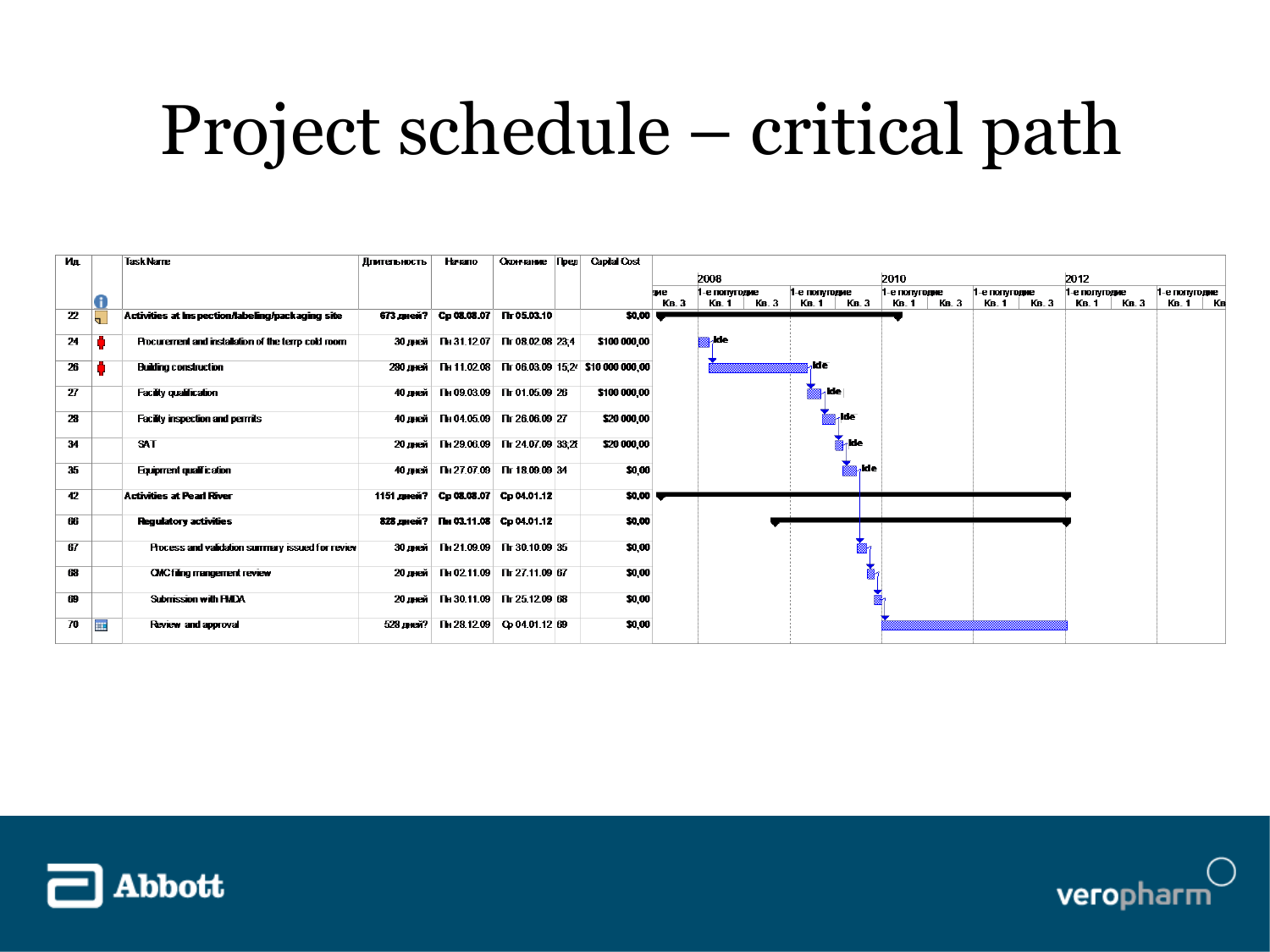



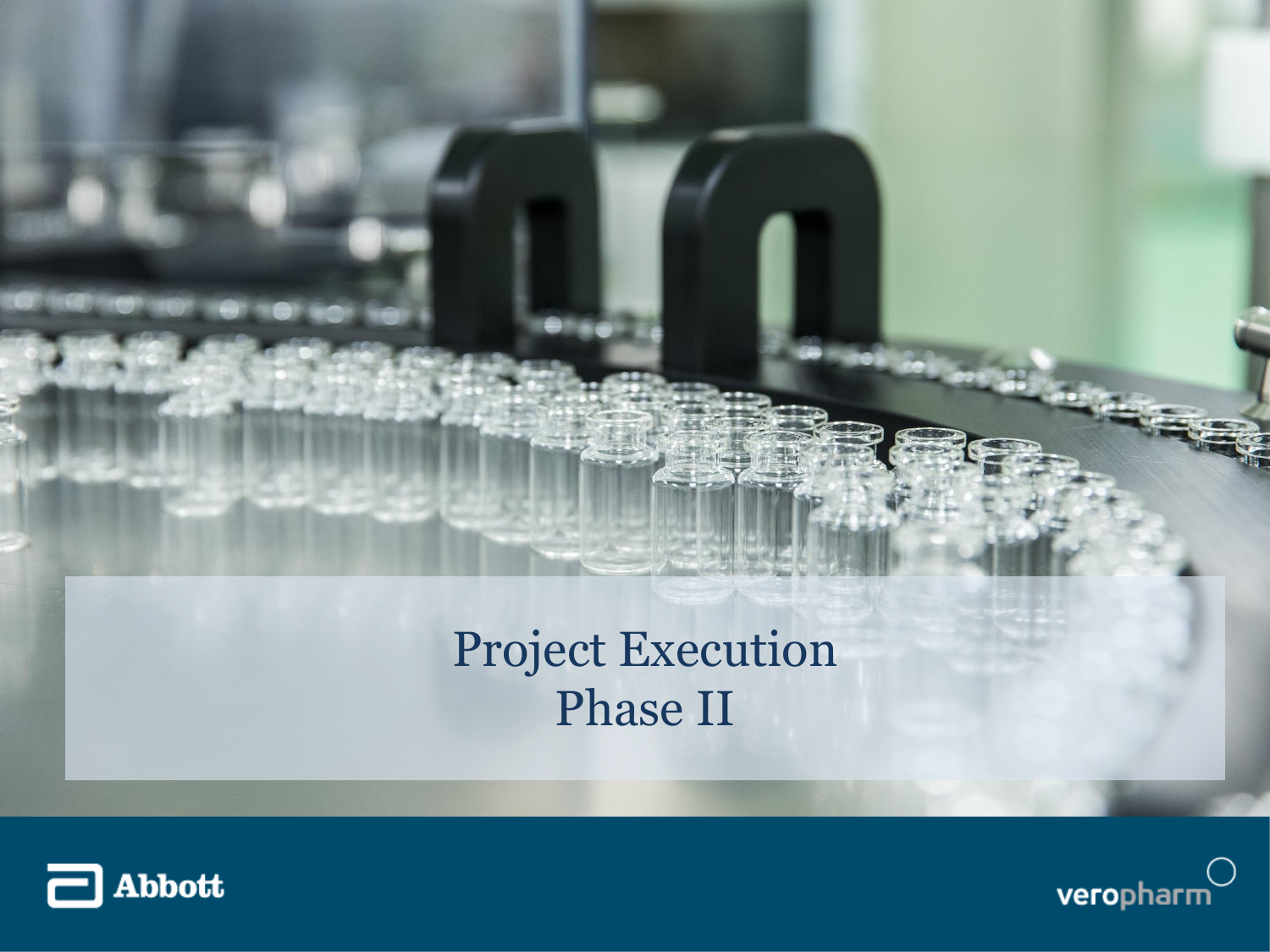## Project execution: kick-off meeting

#### **Goals of the meeting:**

- Count the actual participants
- Assess their ability to perform
- Build-in risks accordingly
- Ensure everyone sees the goals, objectives, tasks, issues and risks in the same way
- Get commitments and make everyone to sign under
- Meeting protocol with written commitments
- Team building
- Network and have fun



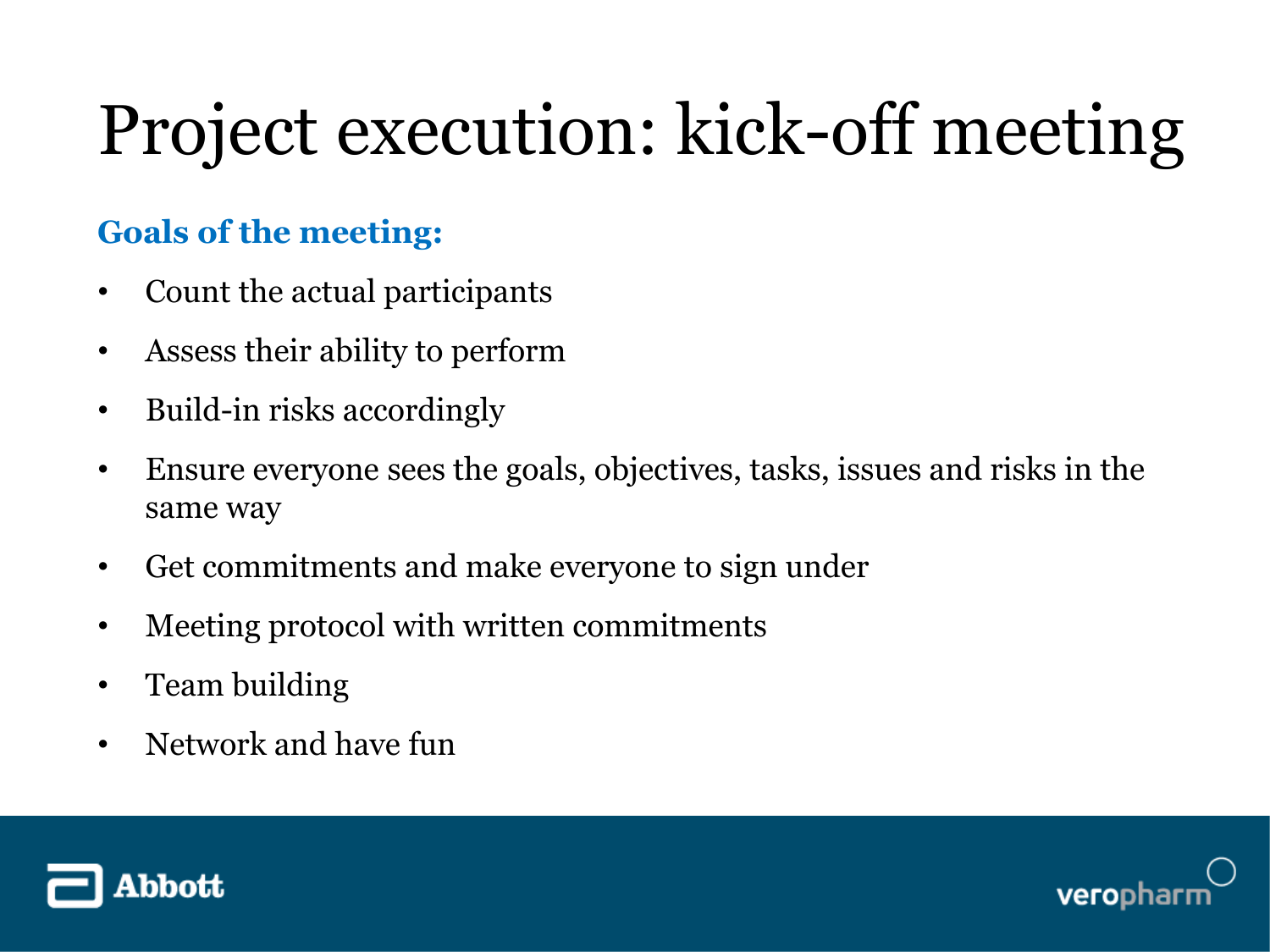# Project execution reality:

*what does it mean to manage the project timeline*

- Execution of each and every task and subtask can influence the timely completion of project, i.e. its success (remember?)
- Moreover, it might (and will) affect the budget and resources. How?
	- If the project is delayed there will be longer need for resources
	- If the project is delayed equipment and building will be standing still longer, and depreciate w/o ROI.
	- If the project is delayed, there will be a need to speed up the subsequent tasks
- Measure and document progress on daily basis



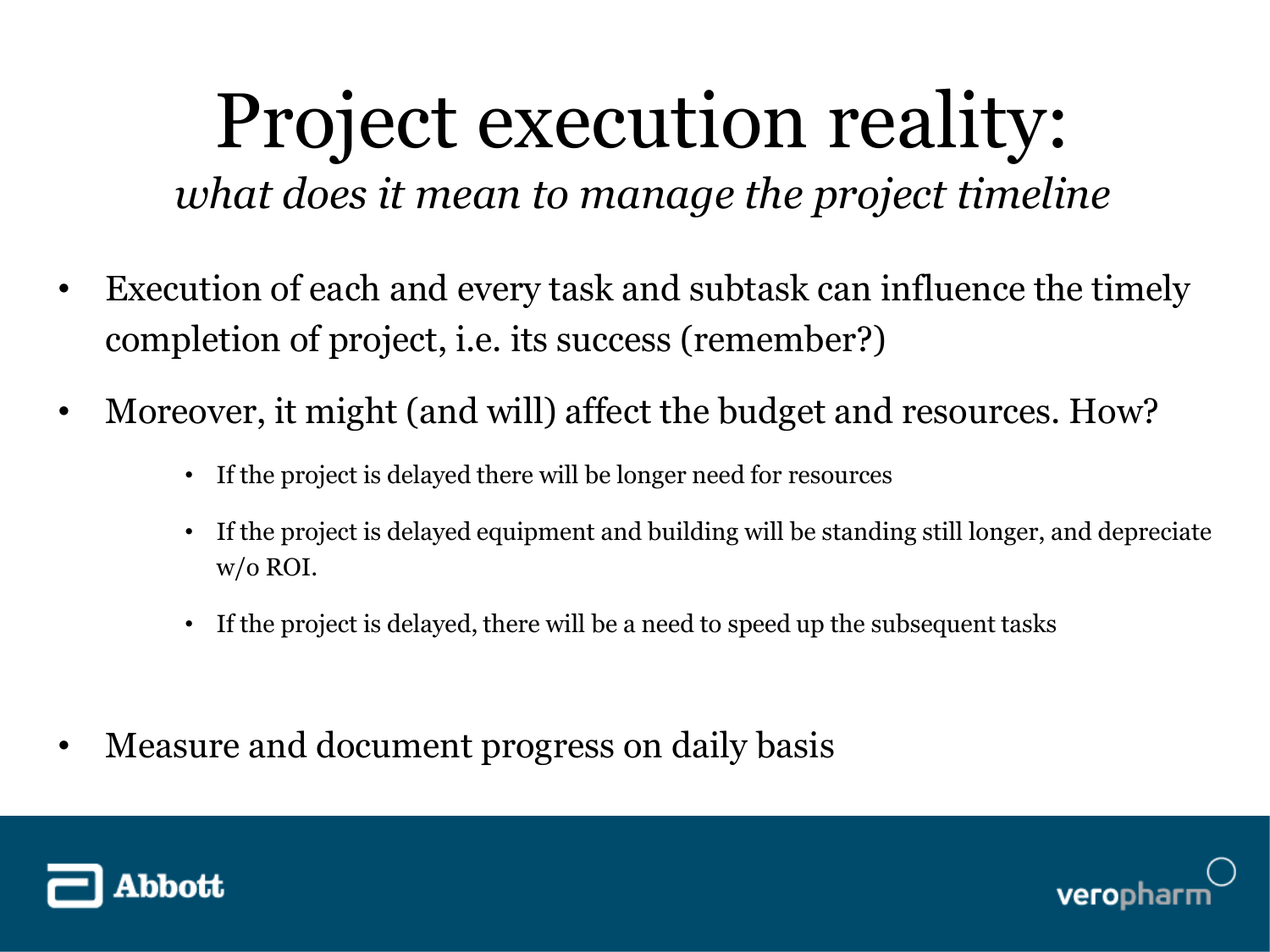## Project execution: PM Rules if PM follows these rules

- Never assume. Check and verify again and again.
- Collect documented evidence of execution completion, create library early
- Track all the critical path activities each and every day
- Take as many tasks off the critical path as possible
- Always have Plans B and C
- Be "dangerous enough" in all aspects of the project:
	- Construction
	- Equipment
	- Process
	- Control Methods
	- Quality
	- Regulatory



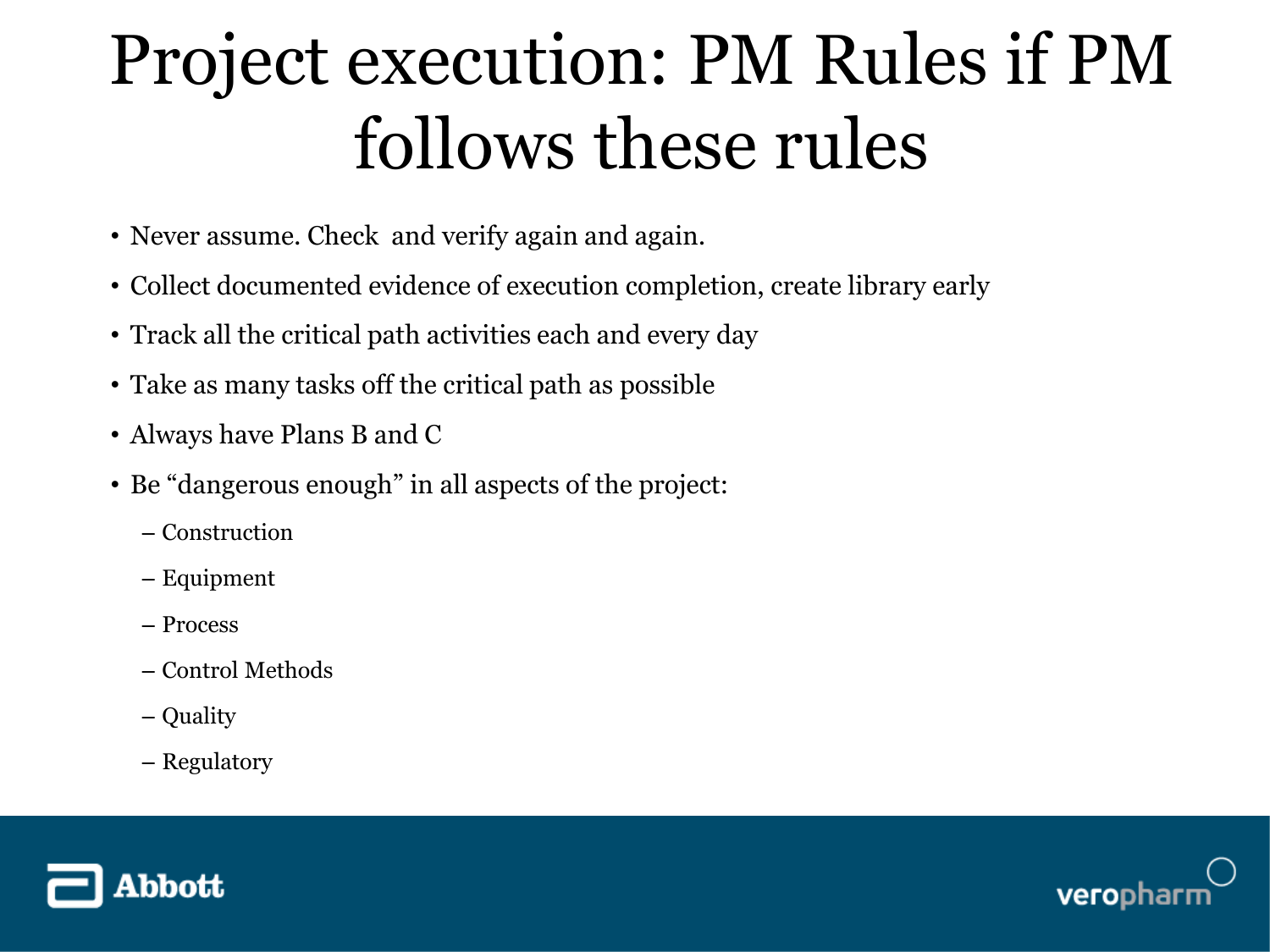### Project execution: reality of communication

| <b>Communication Means</b>                                                  | <b>Communication Effectiveness</b> |
|-----------------------------------------------------------------------------|------------------------------------|
| Russian to Russian in person                                                | 95%                                |
| Russian to Russian by phone                                                 | 85%                                |
| Russian to Non-Russian-Born Native Russian Speaker in person                | 85%                                |
| Russian to Non-Russian-Born Native Russian Speaker by phone                 | 80%                                |
| Russian to Non-Russian Not Native but advanced Russian<br>Speaker in person | 80%                                |
| Russian to Non-Russian Not Native but advanced Russian<br>Speaker by phone  | 65%                                |
| Russian to Non-Russian Not Native avg Russian Speaker in<br>person          | 50%                                |
| Russian to Non-Russian Not Native avg Russian Speaker by<br>phone           | $<$ 20%                            |



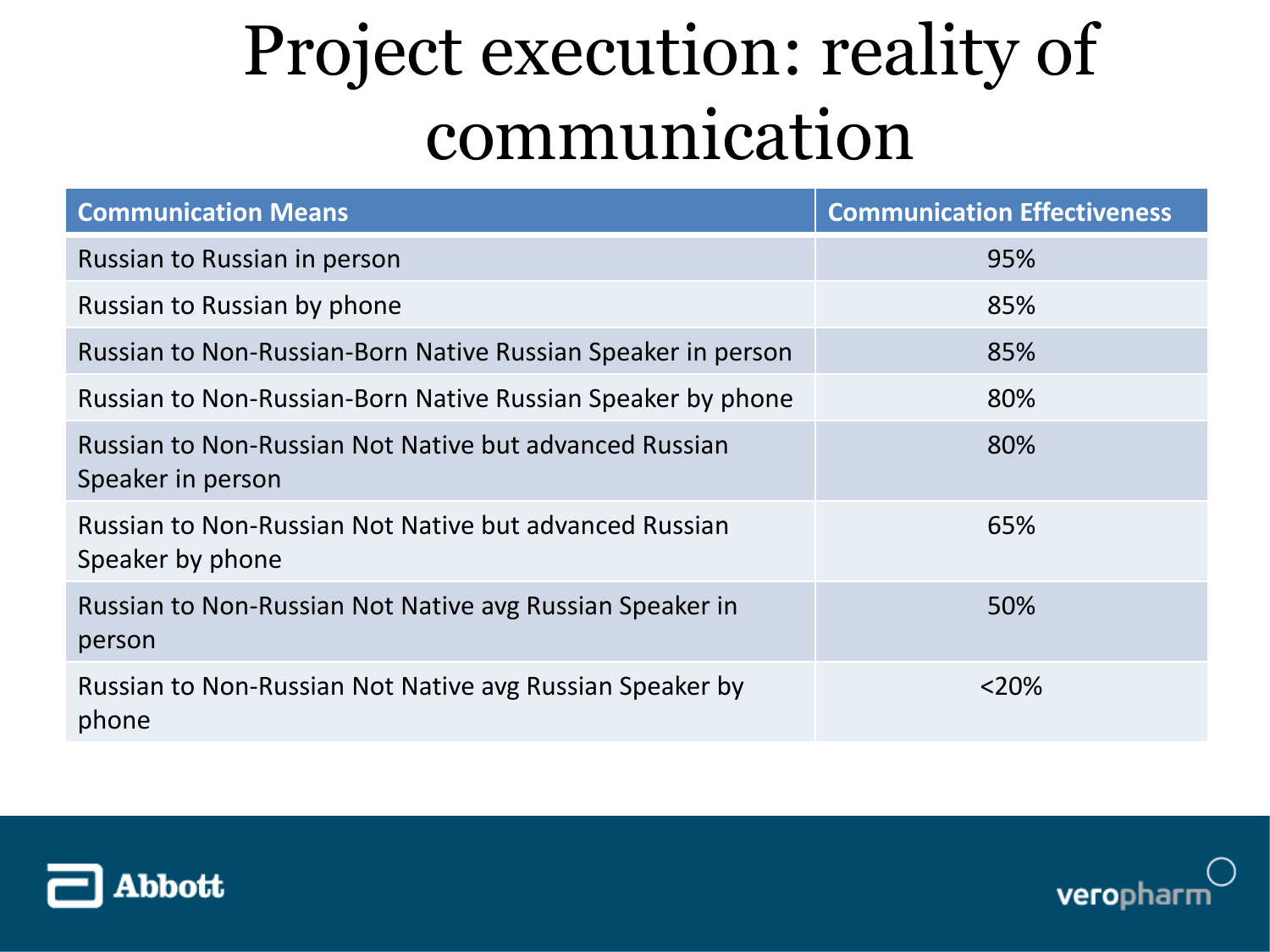## Project execution: reality of communication– rules of engagement

- 1. Verify over and over again if you were understood correctly
- 2. Verify from time to time that people in working teams are communicating amongst themselves
- 3. Always start (and end) day by talking to your counterparties
- 4. Ask for clarification if not sure
- 5. Ensure active communication: e-mail follow ups, documented deliveries. Communication is a 2-way street
- 6. Communicate vertically and horizontally, and encourage all project team members to do the same
- 7. Establish rules of communication (incl. boundaries, timeliness and filters)



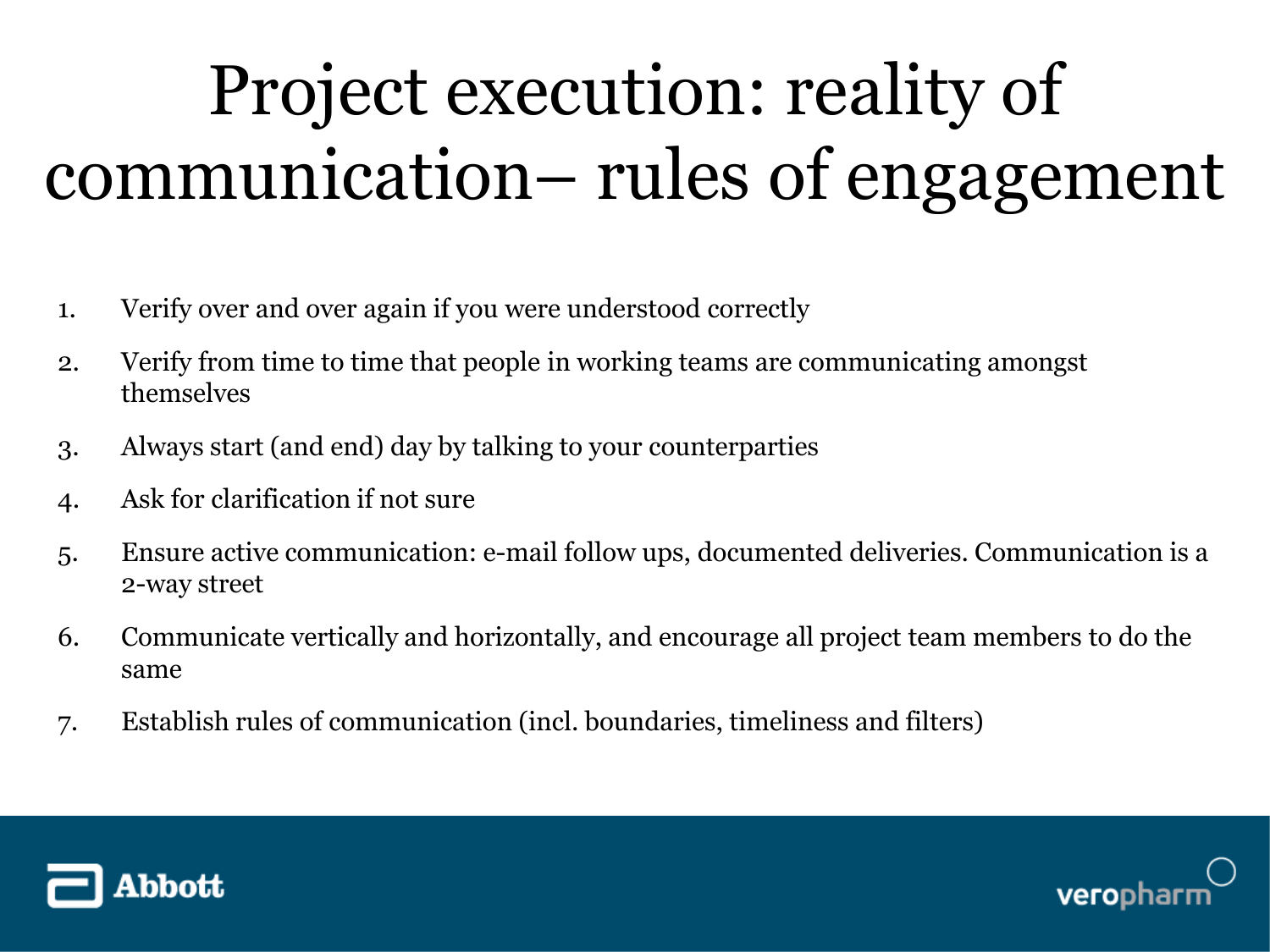# Project management - budget

- At project planning phase budget was planned based on assumptions and previous experiences.
- Contingency is planned for that (as well)
- Reality is faced when we get commercial offers
- Need to have 2-3 options at least equipment and services
- Resources (even internal) cost
- Track spending of budget regularly it can be very complex
- Various phases of payments
	- Multiple payments to same vendor
	- Delayed deliveries
	- Taxes and duties



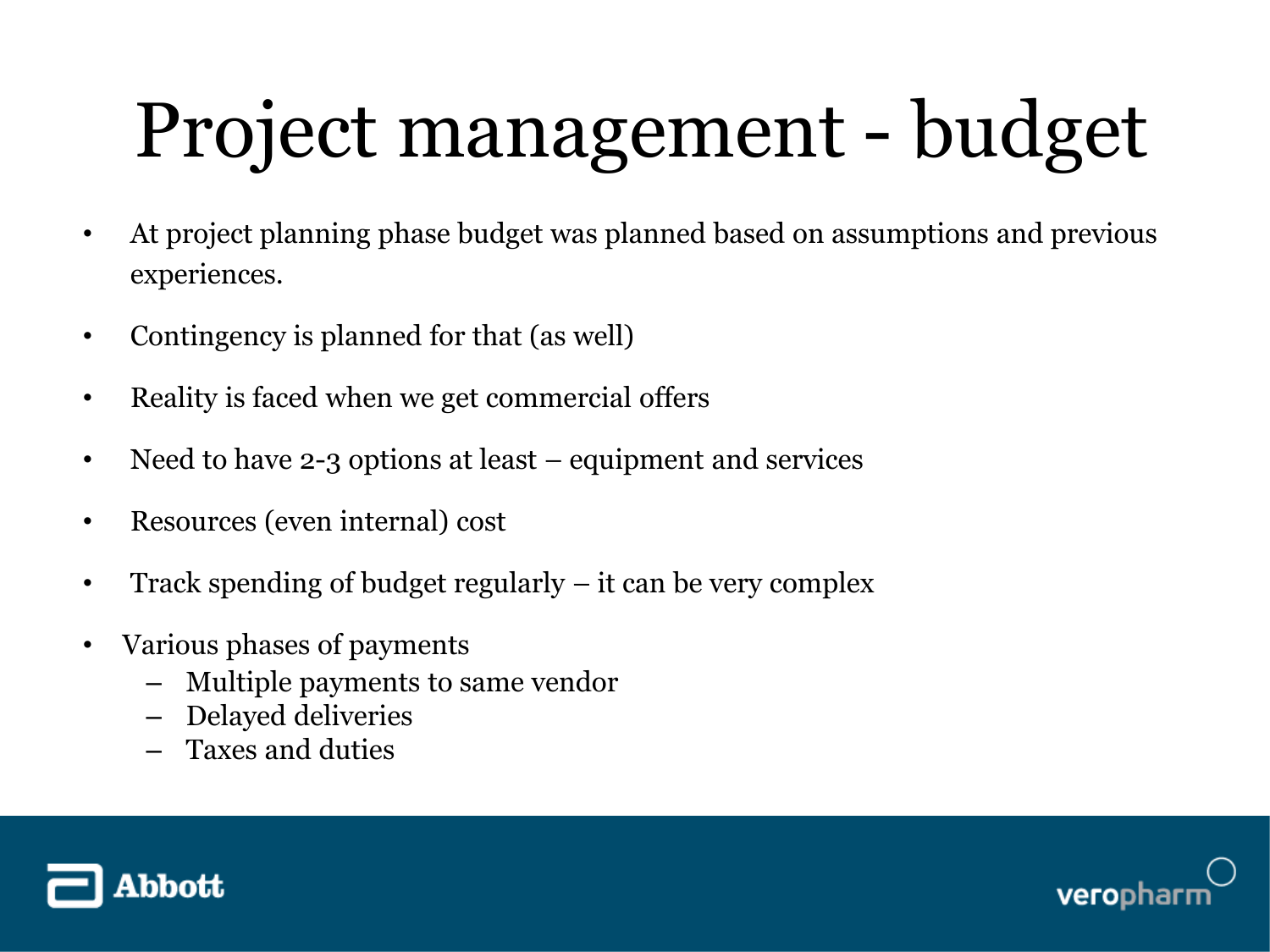## Project management - resources

- Working teams' members are key people on the project (not PM, not core team, not oversight committee)
- Make sure they are always aware of the changing surrounding
- Make sure they are always "watched" and that they know it
- Make sure they are always talking amongst each other and communicate outcomes of these talks
- Make sure there are no "silos" in terms of functions, or working groups
- Make sure committed resources are truly dedicated (fully, or partially as agreed)
- Make sure team members aware that project is a part of their job, not an "extra" curriculum", it's in their annual goals and KPIs
- Make sure resources' workload is "leveled", people are not overwhelmed



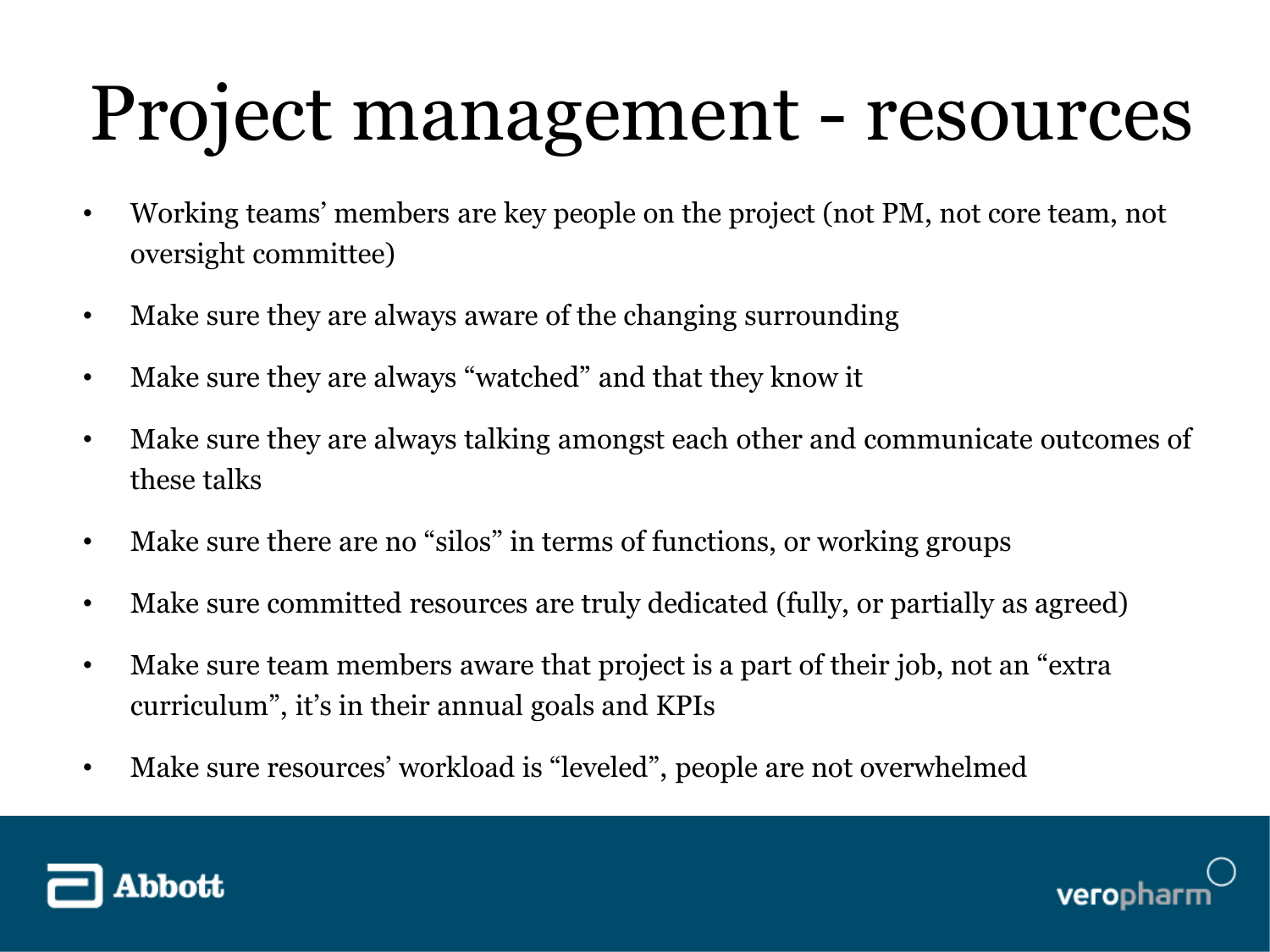# Project management - timeline

- Timeline main aspect, most visible and impactful of the project
- Make sure it's achievable from the "get go"
- Milestones are highly visible and pace defining make sure you hit them
- Make sure it's understandable (including interdependencies)
- Make sure team members "own it" and track their progress constantly and representatively
- Make sure "critical path" activities are minimal and constantly re-evaluated and optimized
- Make sure delays and advances are evaluated from not only timing, but also personnel and budget stand point
- Predict the delays and counteract them based on "risks and issues" analysis (Project Plan – remember?)



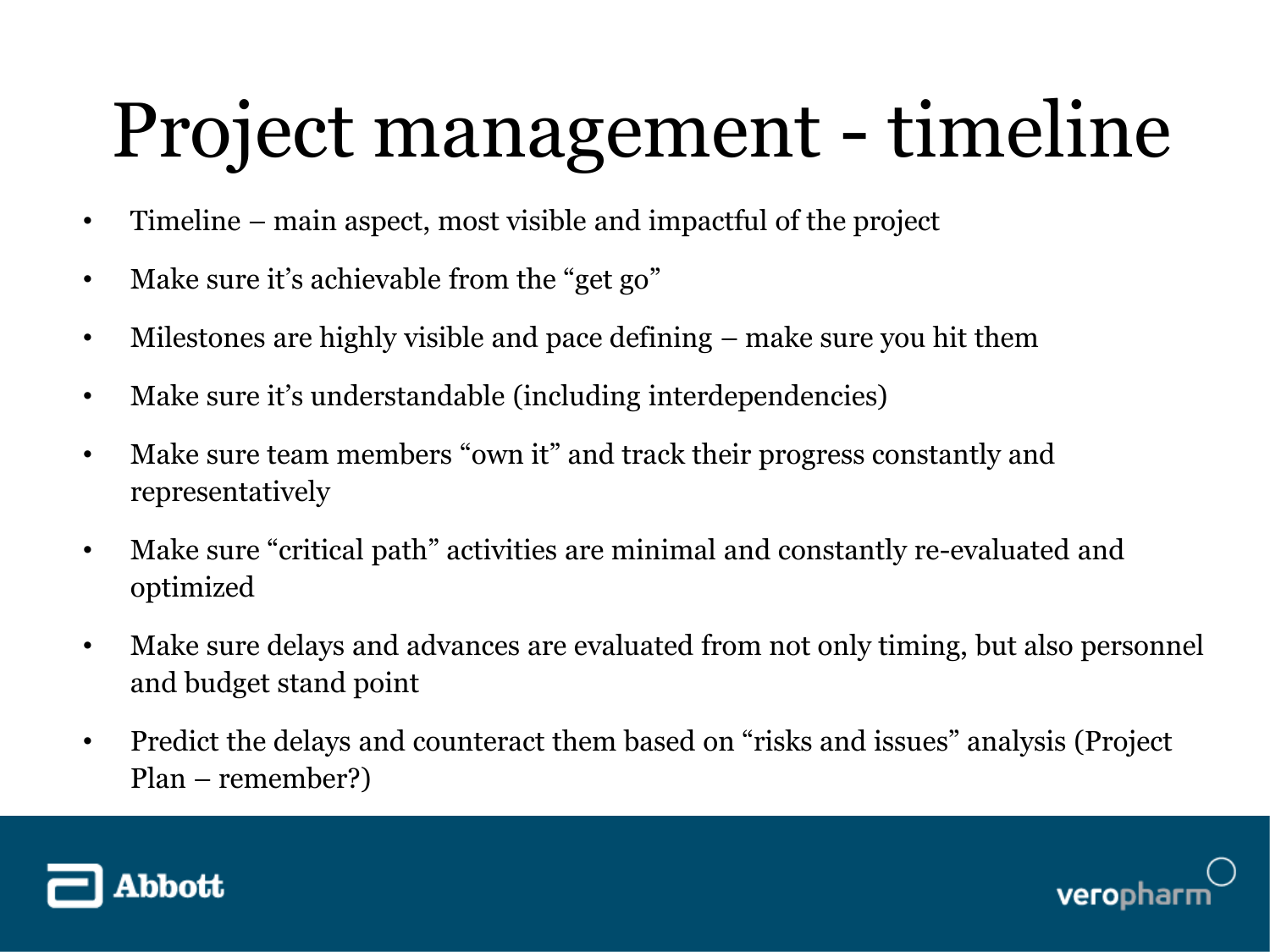

#### Project Completion Phase III



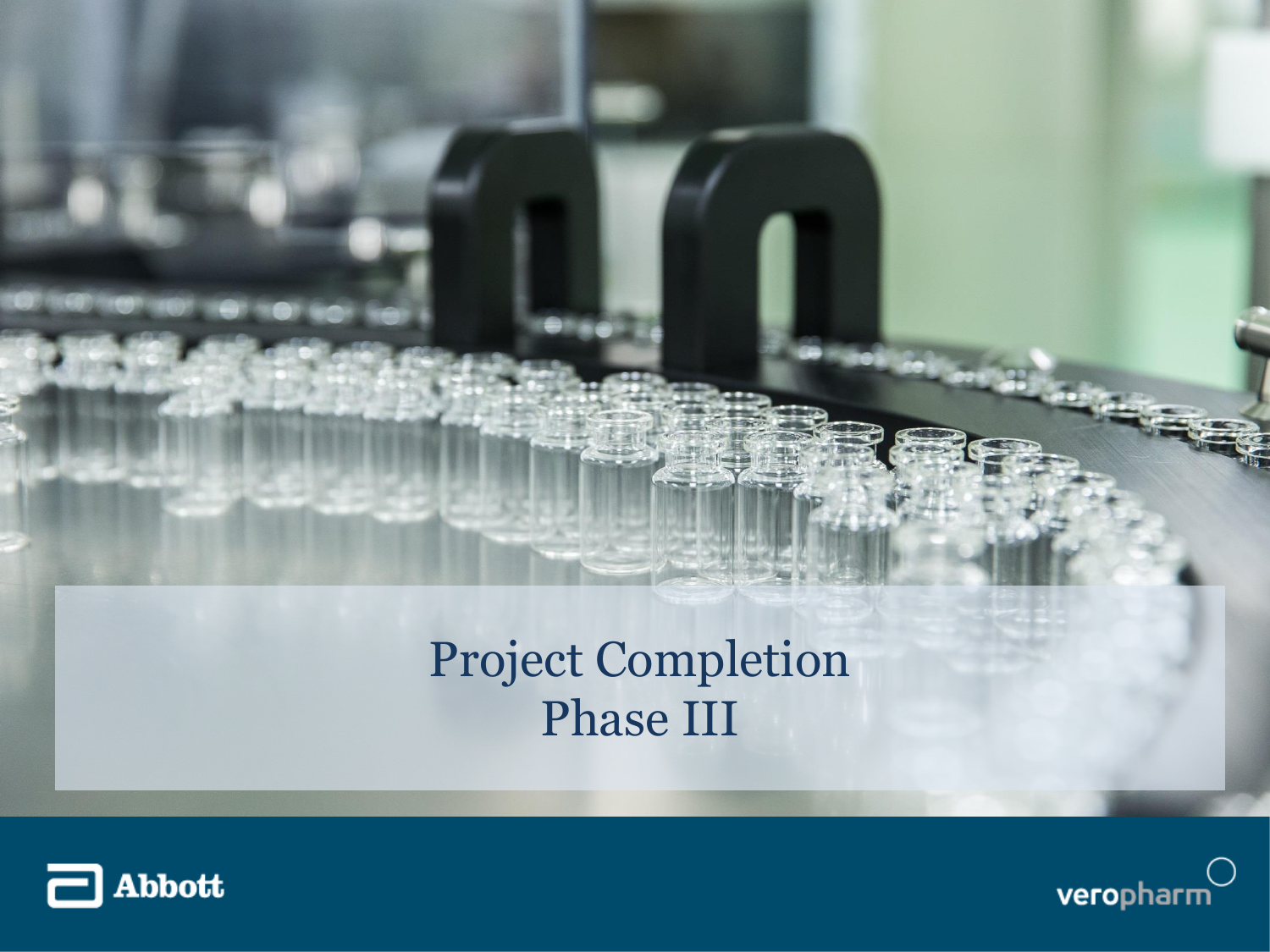### Have we met the success criteria?

- Need to demonstrate if all the planned deliverables were delivered, if not – why?
- Need to show if all the milestones were hit, if not – why?
- Did the project completion helped to achieve a business goal (Big Picture)
- And Most Importantly:

#### Lessons Learnt



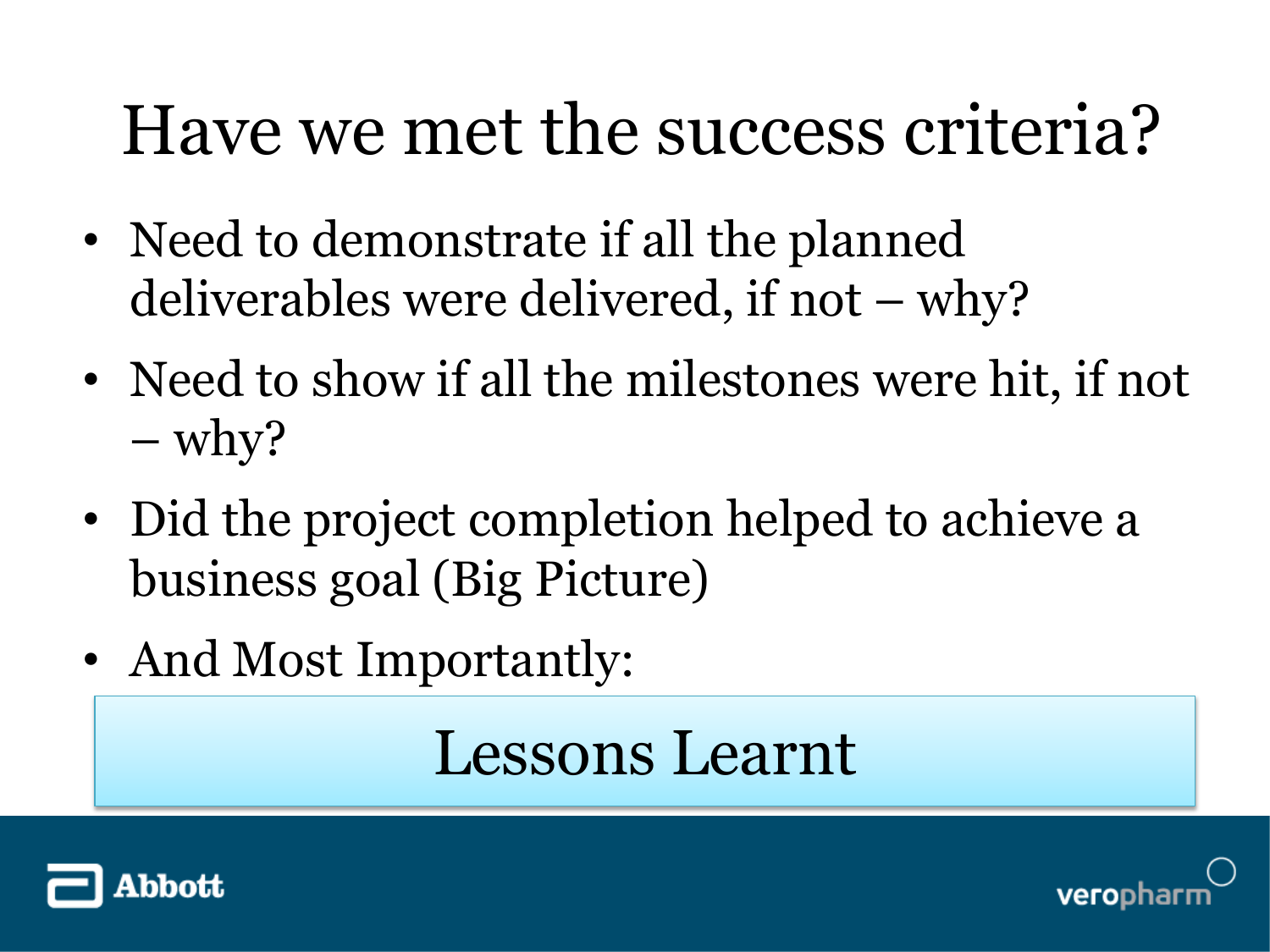## What is "lessons learned"?

### **Deep analysis of all**

- tendencies,
- problems,
- issues,
- behaviors,
- losses,
- gains,
- improvements,
- etc.

To capitalize on gains next time, and avoid losses next time



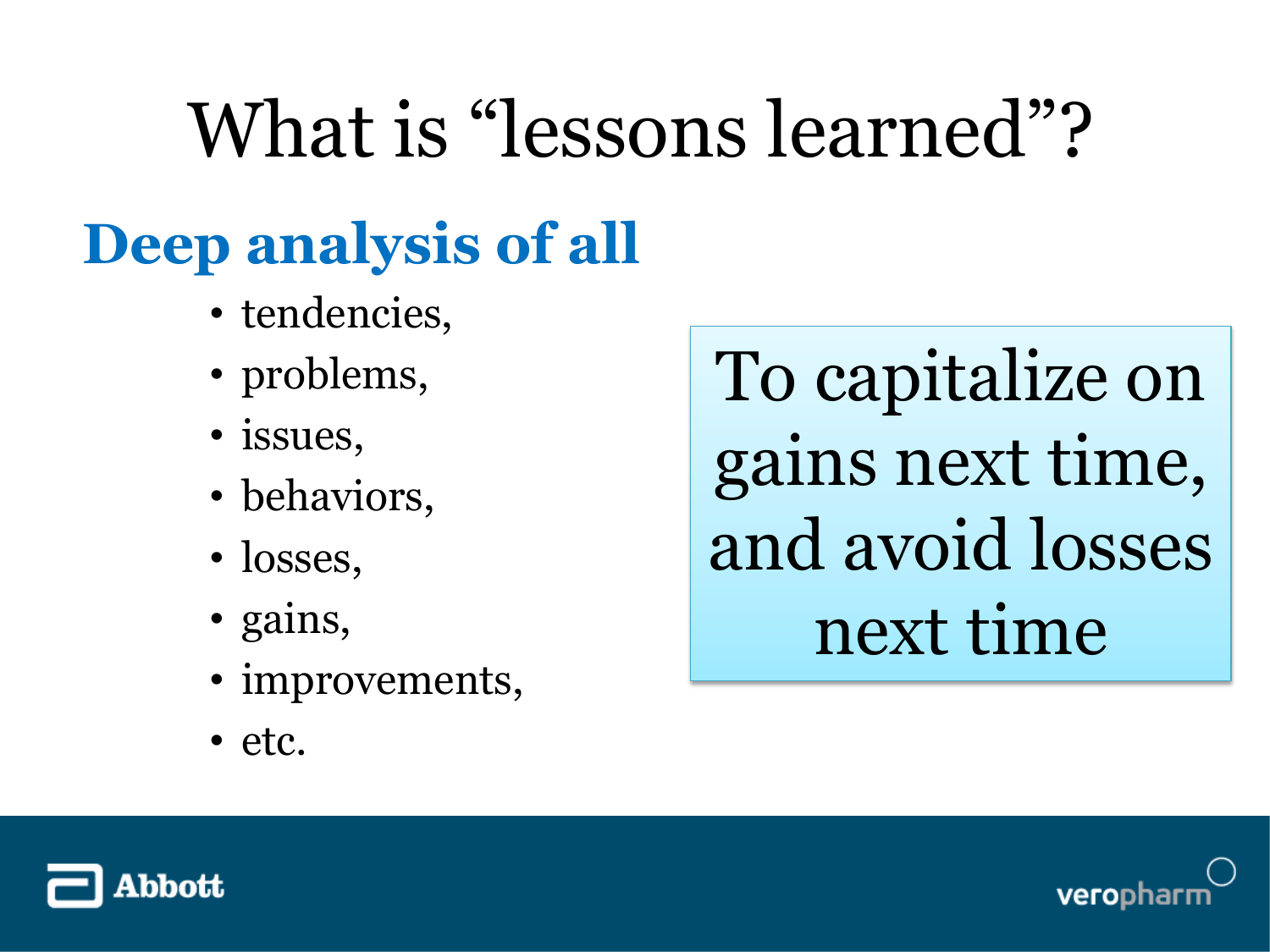## You've reported project completion. Now it's time to celebrate

#### **Do!**

- Invite all participants who was part of the project regardless of their position
- Give acknowledgement to everyone, even briefly
- Make sure management of participants knows of their role in the success (it is their success, too)
- Prepare a good and meaningful speech (short or medium length)
- Mention few real events through the project execution where people showed their dedication and praise them for that
- Cut few innocent jokes, but stay within ethical frames
- Mention those who left the project prior to completion

#### **Don't:**

• Concentrate on 1 or few people, even if they are true heroes – it's a team work